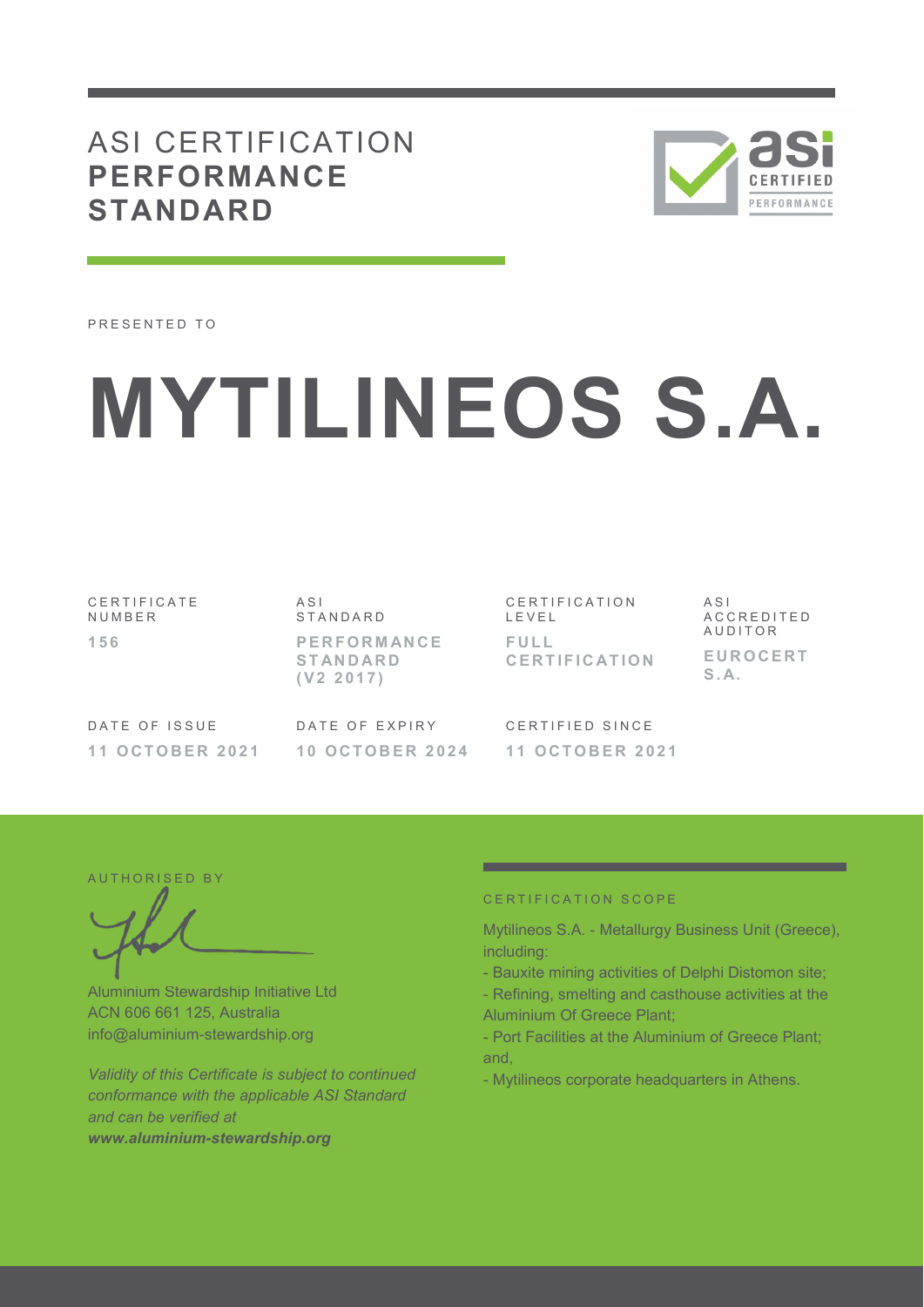# SUMMARY AUDIT REPORT **PERFORMANCE STANDARD**

## **OVERVIEW**

| MEMBER NAME                | <b>MYTILINEOS S.A. Metallurgy Business Unit</b>                                                                                                                                                                                                                                                                                |
|----------------------------|--------------------------------------------------------------------------------------------------------------------------------------------------------------------------------------------------------------------------------------------------------------------------------------------------------------------------------|
| ENTITY NAME                | Mytilineos S.A.                                                                                                                                                                                                                                                                                                                |
| CERTIFICATION<br>SCOPE     | Mytilineos S.A. - Metallurgy Business Unit (Greece), including:<br>Bauxite mining activities of Delphi Distomon site;<br>Refining, smelting and casthouse activities at the Aluminium Of<br>-<br>Greece Plant;<br>Port Facilities at the Aluminium of Greece Plant; and,<br>Mytilineos corporate headquarters in Athens.       |
| SUPPLY CHAIN<br>ACTIVITIES | <b>Bauxite Mining</b><br>Alumina Refining<br><b>Aluminium Smelting</b><br>Aluminium Re-melting/Refining<br>Casthouses                                                                                                                                                                                                          |
| ASI STANDARD               | Performance Standard V2                                                                                                                                                                                                                                                                                                        |
| AUDIT TYPE                 | <b>Initial Certification Audit</b>                                                                                                                                                                                                                                                                                             |
| AUDIT FIRM                 | EUROCERT S.A.                                                                                                                                                                                                                                                                                                                  |
| AUDIT DATE                 | 9 – 16 July 2021                                                                                                                                                                                                                                                                                                               |
| AUDIT REPORT<br>SUBMISSION | 13 September 2021                                                                                                                                                                                                                                                                                                              |
| AUDIT SCOPE                | The audit scope includes all activities at the Delphi Distomon site (Greece)<br>and the Aluminium Of Greece Plant and headquarters in Athens (Greece).<br>Supply chain activities included in the Audit Scope:<br><b>Bauxite Mining</b><br>Alumina Refining<br>۰<br><b>Aluminium Smelting</b><br>Aluminium Re-melting/Refining |
|                            | Casthouses<br>All relevant Criteria in the ASI Performance Standard were included in the<br>Audit Scope.                                                                                                                                                                                                                       |

and the state of the state of the state of the state of the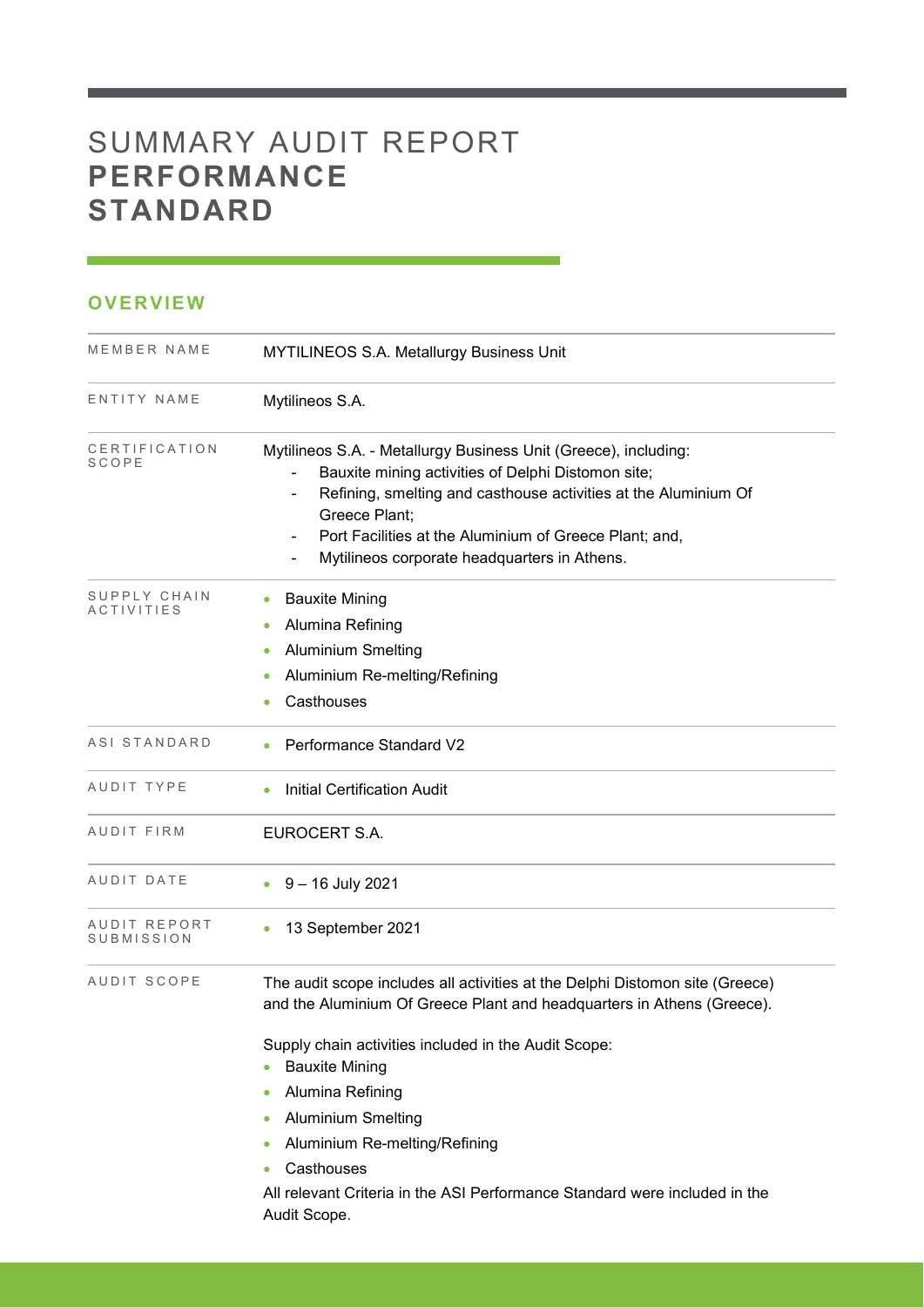| AUDIT<br>OUTCOME                  | Certification                                                                                                                                                                       |
|-----------------------------------|-------------------------------------------------------------------------------------------------------------------------------------------------------------------------------------|
| AUDIT                             | The Auditors confirm that:                                                                                                                                                          |
| METHODOLOGY<br><b>DECLARATION</b> | The information provided by the Entity is true and accurate to the best<br>☑<br>knowledge of the Auditor(s) preparing this report.                                                  |
|                                   | The findings are based on verified Objective Evidence relevant to the<br>M<br>time period for the Audit, traceable and unambiguous.                                                 |
|                                   | The Audit Scope and audit methodology are sufficient to establish<br>confidence that the findings are indicative of the performance of the<br>Entity's defined Certification Scope. |
|                                   | The Auditor(s) have acted in a manner deemed ethical, truthful, accurate<br>professional, independent and objective.                                                                |
| CERTIFICATION<br>PERIOD           | 11 October 2021 - 10 October 2024                                                                                                                                                   |
| NEXT AUDIT<br>TYPE                | Surveillance Audit                                                                                                                                                                  |
| NEXT AUDIT<br><b>DUE DATE</b>     | 11 April 2023                                                                                                                                                                       |
| CERTIFICATE<br>NUMBER             | 156                                                                                                                                                                                 |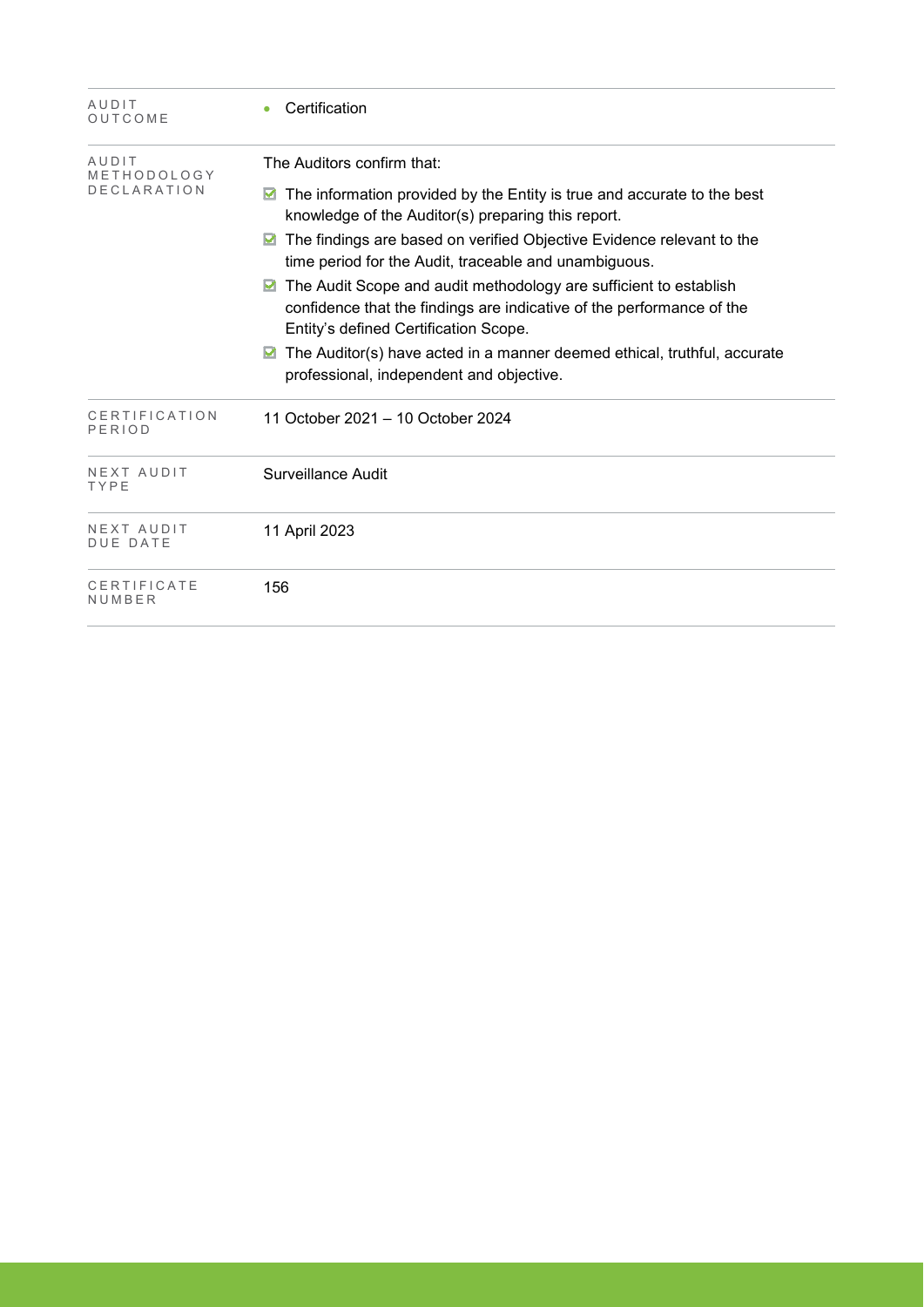# **SUMMARY OF FINDINGS**

| <b>CRITERION</b>                                                                 | <b>RATING</b>             | COMMENT                                                                                                                                                                                                                                                                                                                                                                                                                                                                                                                                                                                                                                                                                                                                                                                                                                                                                |  |
|----------------------------------------------------------------------------------|---------------------------|----------------------------------------------------------------------------------------------------------------------------------------------------------------------------------------------------------------------------------------------------------------------------------------------------------------------------------------------------------------------------------------------------------------------------------------------------------------------------------------------------------------------------------------------------------------------------------------------------------------------------------------------------------------------------------------------------------------------------------------------------------------------------------------------------------------------------------------------------------------------------------------|--|
| PRINCIPLE 1 BUSINESS INTEGRITY                                                   |                           |                                                                                                                                                                                                                                                                                                                                                                                                                                                                                                                                                                                                                                                                                                                                                                                                                                                                                        |  |
| 1.1 Legal Compliance                                                             | Conformance               | The Entity has established a solid organizational<br>structure to manage legal compliance topics. The<br>Entity has effective processes to identify, comply and<br>monitor compliance with legal requirements. The<br>Entity ensures compliance with Applicable Laws by<br>conducting regular evaluations of compliance and<br>maintaining awareness of the relevant legislative<br>requirements through training, meetings and other<br>communication actions.                                                                                                                                                                                                                                                                                                                                                                                                                        |  |
| 1.2 Anti-Corruption                                                              | Conformance               | The Entity has established a Code of Business<br>Conduct which includes the relevant anti-corruption<br>activities and obligations of the employees, and a<br>Suppliers / Business Partners Code of Conduct<br>which includes Anti-corruption and Anti-bribery<br>requirements for the suppliers and contractors. The<br>risk assessment on ethics is dynamically updated<br>according to the information received by established<br>ethics reporting channels and other communication<br>tools.                                                                                                                                                                                                                                                                                                                                                                                       |  |
| 1.3 Code of Conduct                                                              | Minor Non-<br>Conformance | The Entity has implemented a Code of Business<br>Conduct and Suppliers / Business Partners Code of<br>Conduct which include principles relevant to<br>environmental, social, and governance performance.<br>Both of these codes of conduct can be found on the<br>Entity's website:<br>https://www.mytilineos.gr/media/hwdhvhaw/kodikas<br>deontologias omilou 2019 en web.pdf<br>https://www.mytilineos.gr/media/14hbtss2/mytilineos<br>suppliers code of conduct 2019 en.pdf<br>The Code of Business Conduct is applicable to all<br>employees and the Suppliers / Business Partners<br>Code of Conduct to all suppliers and contractors.<br>However, the internal audits performed in 2020 by<br>the Entity have not included in its scope of works the<br>identification of the level of application of the Code of<br>Business Conduct of the entities under the scope of<br>ASI. |  |
| PRINCIPLE 2 POLICY & MANAGEMENT                                                  |                           |                                                                                                                                                                                                                                                                                                                                                                                                                                                                                                                                                                                                                                                                                                                                                                                                                                                                                        |  |
| 2.1a Environmental, Social, and<br>Governance Policy (implement and<br>maintain) | Conformance               | The Entity has implemented and maintains policies<br>regarding Occupational Health & Safety,<br>Environmental, and Human Rights, consistent with<br>the practices included in the ASI Performance<br>Standard. The policies are subject to periodic review<br>and employees training, as part of the ISO                                                                                                                                                                                                                                                                                                                                                                                                                                                                                                                                                                               |  |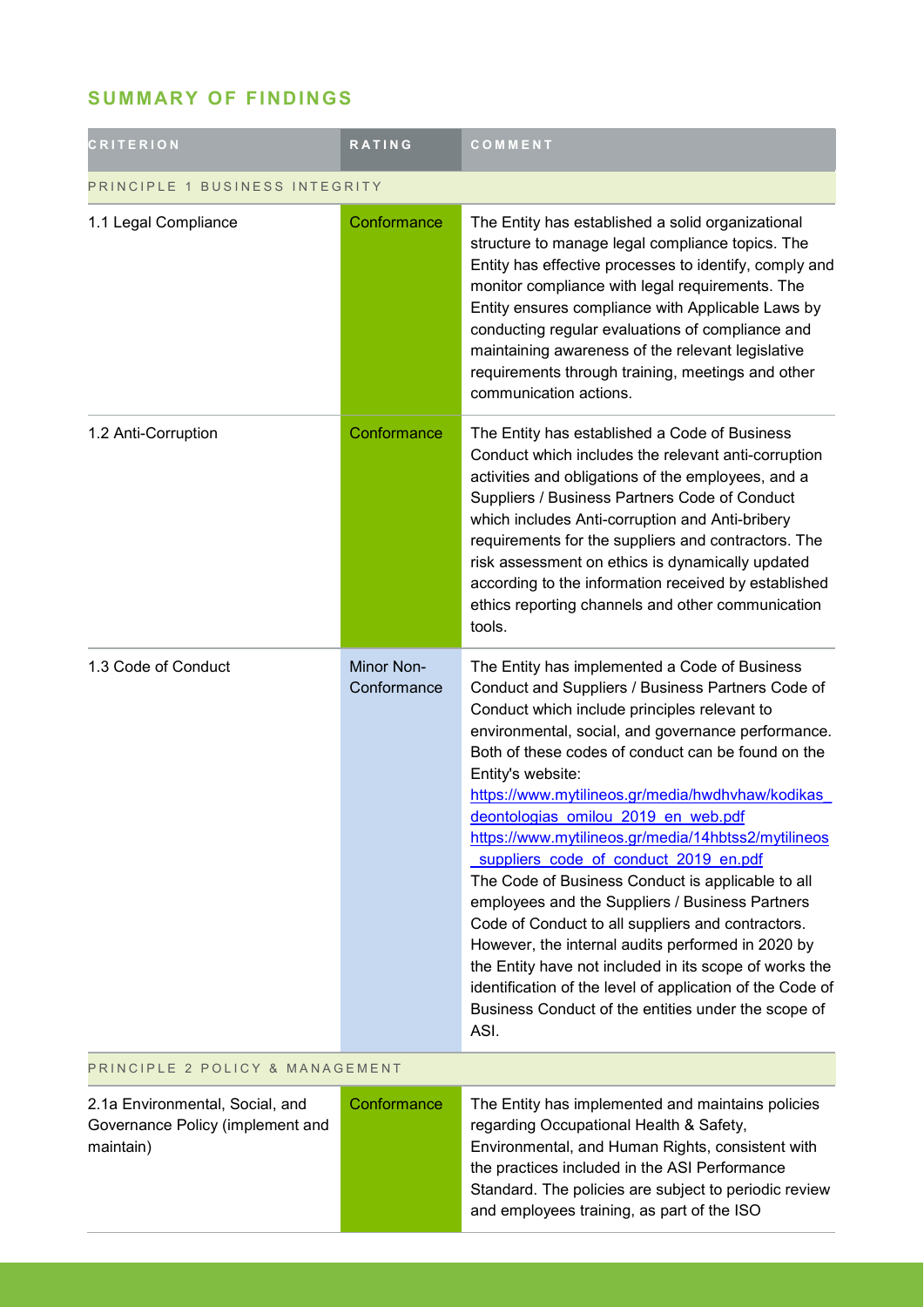| <b>CRITERION</b>                                                              | <b>RATING</b>             | COMMENT                                                                                                                                                                                                                                                                                                                                                                                                                                                                                                                                                                      |
|-------------------------------------------------------------------------------|---------------------------|------------------------------------------------------------------------------------------------------------------------------------------------------------------------------------------------------------------------------------------------------------------------------------------------------------------------------------------------------------------------------------------------------------------------------------------------------------------------------------------------------------------------------------------------------------------------------|
|                                                                               |                           | 14001:2015 Environmental Management Systems<br>and ISO 45001 Occupational Health and Safety<br>Systems certifications.                                                                                                                                                                                                                                                                                                                                                                                                                                                       |
| 2.1b Environmental, Social, and<br>Governance Policy (senior<br>management)   | Conformance               | The Entity's senior management endorse, support<br>through the provision of adequate resources for<br>effective implementation and effective application of<br>environmental, social, and governance policies. The<br>policies are periodically reviewed under the certified<br>management systems that the Entity maintains. The<br>effectiveness of the management systems is<br>reviewed during the annual management review,<br>where the annual budget is approved.                                                                                                     |
| 2.1c Environmental, Social, and<br>Governance Policy<br>(communication)       | Conformance               | Policies are communicated internally and externally<br>as appropriate (company website, intranet).<br>The main Entity's policies can be found at:<br>https://www.mytilineos.gr/sustainability/our-main-<br>policies/<br>https://www.alhellas.com/Uploads/delfi/Environ polic<br><u>y_eng_2021.pdf</u><br>https://www.alhellas.com/Uploads/delfi/HS policy v3<br>eng.pdf<br>https://www.alhellas.com/en-us/certificates/iso-<br>certifications<br>Training takes place after the issuing of new policies<br>aimed at the awareness of the relevant personnel, as<br>required. |
| 2.2 Leadership                                                                | Conformance               | The Entity has nominated a Senior Management<br>Representative for the ASI Performance Standard.<br>Furthermore, an Environmental Social and<br>Governance (ESG) Team has been defined for the<br>Metallurgy business unit, covering health & safety,<br>environmental, labour, ethics, and human rights<br>issues.                                                                                                                                                                                                                                                          |
| 2.3a Environmental and Social<br><b>Management Systems</b><br>(environmental) | Conformance               | The Entity has implemented and documented an<br>Environmental Management System and holds valid<br>ISO 14001:2015 certificates for all of its activities into<br>ASI certification scope.                                                                                                                                                                                                                                                                                                                                                                                    |
| 2.3b Environmental and Social<br>Management Systems (social)                  | Minor Non-<br>Conformance | The Entity has documented and implemented a<br>Social Management System with policies,<br>procedures, and implementation records, including<br>management provisions for preventing and mitigating<br>these identified main environmental, social, and<br>occupational health and safety impacts. However, no<br>documented reviews took place during the last year<br>to test conformance with and effectiveness of the<br>Social Management System of the Entity.                                                                                                          |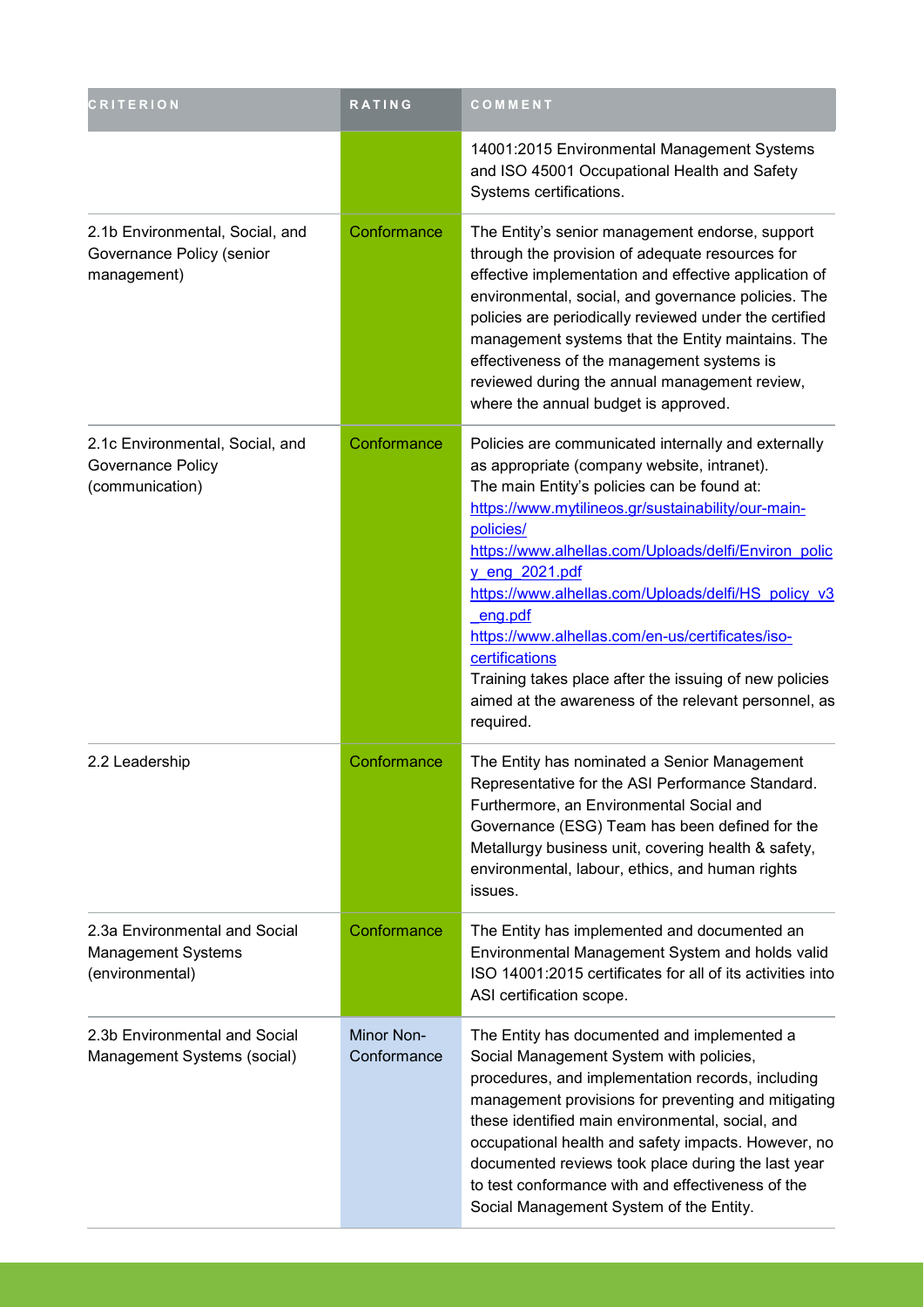| <b>CRITERION</b>                                      | <b>RATING</b> | COMMENT                                                                                                                                                                                                                                                                                                                                                                                                                                                                                                                                     |  |
|-------------------------------------------------------|---------------|---------------------------------------------------------------------------------------------------------------------------------------------------------------------------------------------------------------------------------------------------------------------------------------------------------------------------------------------------------------------------------------------------------------------------------------------------------------------------------------------------------------------------------------------|--|
| 2.4 Responsible Sourcing                              | Conformance   | The Entity is highly committed to responsible<br>sourcing and it has included reference to this in both<br>its Quality Policy and the Suppliers / Business<br>Partners Code of Conduct. Assessments of basic<br>suppliers take place regularly and additional actions,<br>such as their training for sustainability topics, enforce<br>the application of the responsible sourcing policy<br>covering environmental, social, and governance<br>issues.                                                                                      |  |
| 2.5 Impact Assessments                                | Conformance   | The Entity has identified, assessed, and documented<br>impacts regarding social, cultural, environmental,<br>occupational health & safety based on risk<br>assessment, covering all activities under ASI<br>Performance standard certification. A Human Rights<br>Impact Assessment is documented via the Human<br>Rights Self-Evaluation Tool (UN Global Compact),<br>which includes also a gender analysis.                                                                                                                               |  |
| 2.6 Emergency Response Plan                           | Conformance   | The Entity has an Emergency Response Plan for<br>both the Aluminium of Greece Plant and Delf-<br>Distomon mining activities. Worker representatives<br>and the relevant Authorities are engaged in the<br>development and approval of site-specific<br>Emergency Response Plans. In case of emergencies<br>affecting the local communities and other<br>stakeholders groups, the emergency plans are<br>drafted and published for consultation with the<br>affected stakeholders' groups and the Authorities,<br>before their finalization. |  |
| 2.7 Mergers and Acquisitions                          | Conformance   | The Entity has established a procedure for mergers<br>and acquisitions, but no such activity has happened<br>in the past two years.                                                                                                                                                                                                                                                                                                                                                                                                         |  |
| 2.8 Closure, Decommissioning and<br><b>Divestment</b> | Conformance   | The Entity has established a procedure for Closure,<br>Decommissioning, and Divestment in accordance<br>with the requirement of the ASI Performance<br>Standard. However, no such case has happened<br>recently. In case of closure of mining activity, all<br>required obligations are included in the<br>environmental studies and permits of each specific<br>mine.                                                                                                                                                                      |  |
| PRINCIPLE 3 TRANSPARENCY                              |               |                                                                                                                                                                                                                                                                                                                                                                                                                                                                                                                                             |  |
| 3.1 Sustainability Reporting                          | Conformance   | The Entity publicly discloses its governance<br>approach and its material environmental, social, and<br>economic impacts. All relevant information can be<br>found on the Mytilineos website, at the following link:<br>https://www.mytilineos.gr/sustainability/reports/sustai<br>nable-development-reporting/                                                                                                                                                                                                                             |  |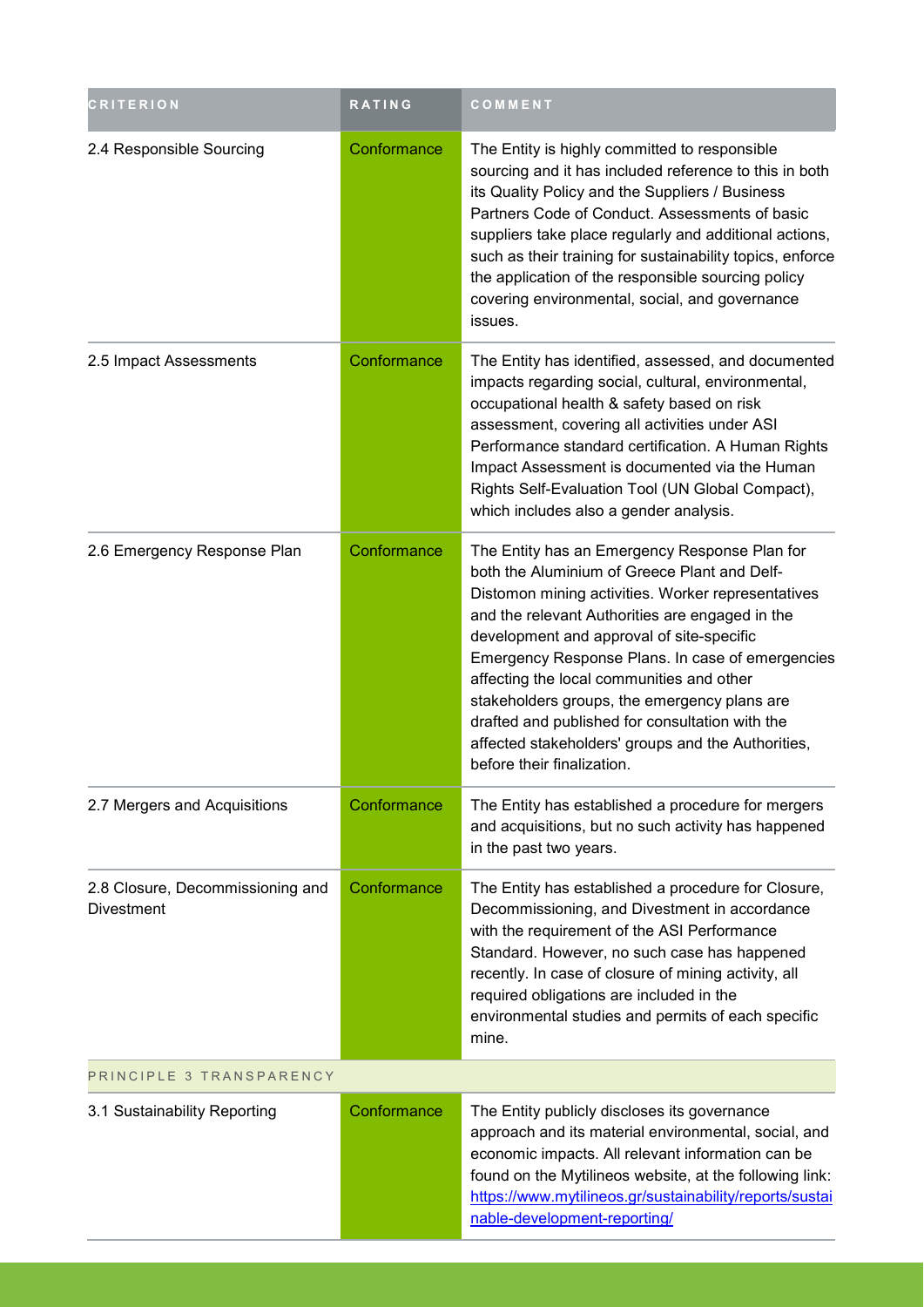| <b>CRITERION</b>                                                          | <b>RATING</b>             | COMMENT                                                                                                                                                                                                                                                                                                                                                                                                                                                     |  |
|---------------------------------------------------------------------------|---------------------------|-------------------------------------------------------------------------------------------------------------------------------------------------------------------------------------------------------------------------------------------------------------------------------------------------------------------------------------------------------------------------------------------------------------------------------------------------------------|--|
| 3.2 Non-compliance and liabilities                                        | Conformance               | The Entity publicly discloses information on<br>significant fines, judgments, penalties, and non-<br>monetary sanctions for failure to comply with<br>Applicable Law at its Sustainable Development<br>Report 2020, at the following link:<br>https://www.mytilineos.gr/sustainability/reports/sustai<br>nable-development-reporting/<br>There were not any significant fines, judgments,<br>penalties, and non-monetary sanctions during the<br>year 2020. |  |
| 3.3a Payments to governments<br>(legal and contractual)                   | Conformance               | The anti-corruption policy of the Entity has<br>requirements in place ensuring that any payments<br>to governments made by or on its behalf have a<br>solid legal and/or contractual basis. As confirmed<br>by the accounting system of the Entity and its<br>annual financial report, the Entity did not make<br>government payments other than taxes, fees, and<br>social insurance.                                                                      |  |
| 3.3b Payments to governments<br>(disclosure - bauxite mining)             | Conformance               | The Entity has publicly disclosed payments to<br>governments, building on existing audit and<br>assurance systems. All the relevant information can<br>be found on the Mytilineos website, at the following<br>link:<br>https://www.mytilineos.gr/media/mimmbu3t/asi-<br>content-index-metallurgy-business-unit.pdf                                                                                                                                         |  |
| 3.4 Stakeholder complaints,<br>grievances and requests for<br>information | Minor Non-<br>Conformance | The Entity has implemented accessible,<br>transparent, and culturally and gender-sensitive,<br>Complaints Resolution Mechanisms, adequate to<br>address stakeholder complaints, grievances, and<br>requests for information relating to its operations.<br>However, in some cases, the Complaints<br>Resolution Mechanisms may not be considered as<br>understandable by interested parties.                                                                |  |
| PRINCIPLE 4 MATERIAL STEWARDSHIP                                          |                           |                                                                                                                                                                                                                                                                                                                                                                                                                                                             |  |
| 4.1a Environmental Life Cycle<br>Assessment (life cycle impacts)          | Conformance               | The Entity has assigned to an appropriate external<br>consultant and completed a Life Cycle Assessment<br>for the bauxite extraction, alumina and primary<br>aluminium production line, in accordance with ISO<br>14040 and 14044.                                                                                                                                                                                                                          |  |
| 4.1b Environmental Life Cycle<br>Assessment (cradle to gate)              | Conformance               | The Entity has undertaken a cradle-to-gate Life<br>Cycle Assessment of its major product lines with the<br>expertise of an external consultant. The inventory for<br>the LCA was based on production figures from both<br>Delfi-Distomon and Aluminium of Greece Plant.                                                                                                                                                                                     |  |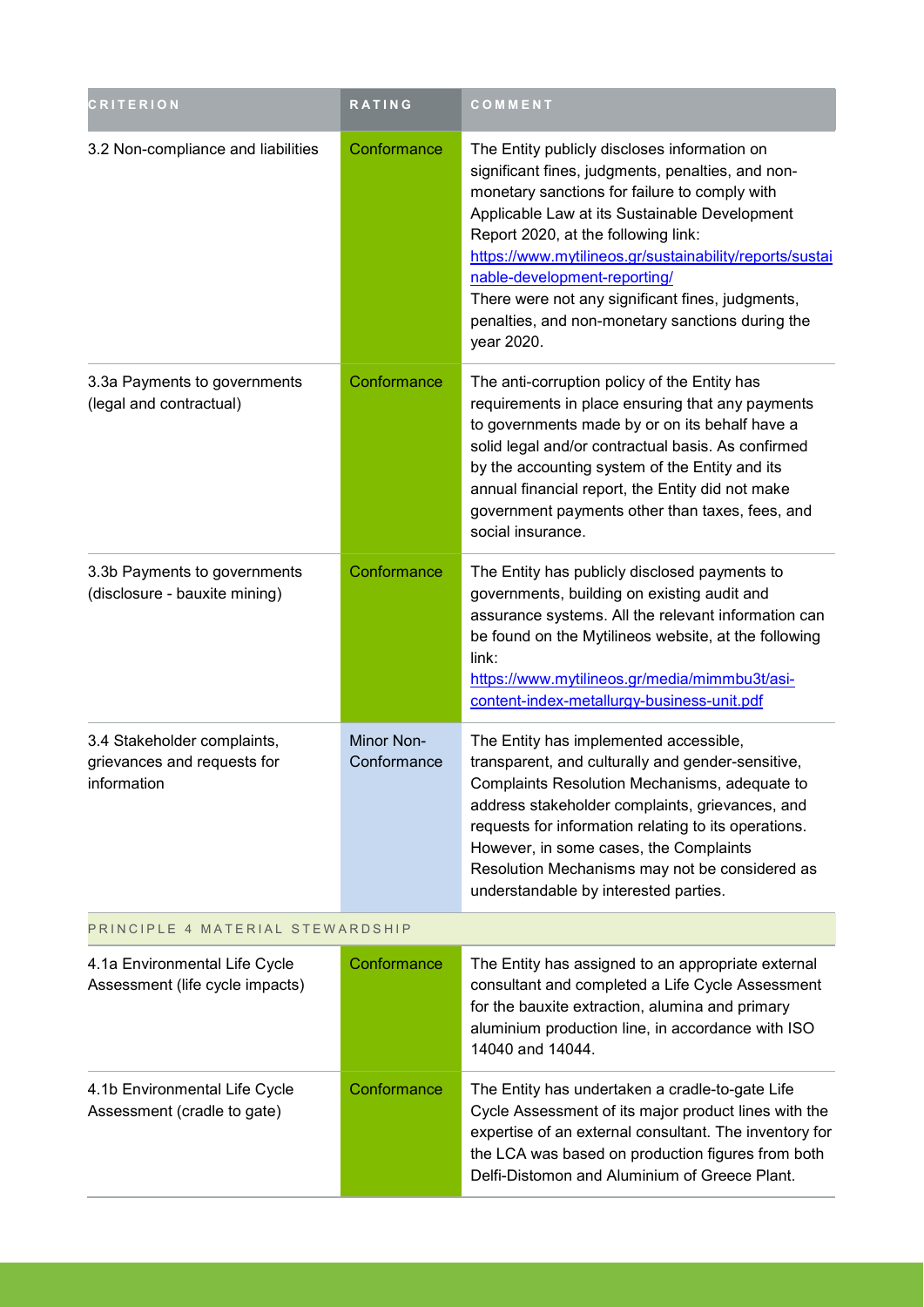| <b>CRITERION</b>                                                            | RATING         | COMMENT                                                                                                                                                                                                                                                                                                                                                                                                                                                                                           |  |  |
|-----------------------------------------------------------------------------|----------------|---------------------------------------------------------------------------------------------------------------------------------------------------------------------------------------------------------------------------------------------------------------------------------------------------------------------------------------------------------------------------------------------------------------------------------------------------------------------------------------------------|--|--|
| 4.1c Environmental Life Cycle<br>Assessment (public<br>communication)       | Conformance    | The Entity has developed and implemented policies,<br>systems, procedures, and processes that support the<br>information included in the conducted LCA study.<br>The Entity's policies claim it will provide the LCA<br>information and its underlying assumptions (including<br>system boundaries) upon request.                                                                                                                                                                                 |  |  |
| 4.2 Product design                                                          | Not Applicable | This Criterion is not applicable to the Entity's<br>Certification Scope.                                                                                                                                                                                                                                                                                                                                                                                                                          |  |  |
| 4.3a Aluminium Process Scrap<br>(targets)                                   | Conformance    | The Entity has minimised the generation of<br>Aluminium Process Scrap within its own operations<br>and, where generated, a target near 100% of scrap<br>for collection, recycling, and/or re-use has been<br>established.<br>The Entity has established targets and improvement<br>programs to reduce scrap during production. All the<br>scraps are recycled by the internal smelter<br>workshop. The scrap generated rate is reviewed on<br>a monthly basis to ensure the targets are achieved. |  |  |
| 4.3b Aluminium Process Scrap<br>(alloy separation)                          | Not Applicable | This Criterion is not applicable to the Entity's<br>Certification Scope as the Entity purchases a<br>standard quality of recycled scrap (>98% of<br>aluminium), therefore it does not separate Aluminium<br>alloys and grades for recycling.                                                                                                                                                                                                                                                      |  |  |
| 4.4a Collection and recycling of<br>products at end-of-life (strategy)      | Not Applicable | This Criterion is not applicable to the Entity's<br>Certification Scope, as there is no collection and<br>recycling of products at end-of-life and it does not<br>engage with local, regional, or national collection and<br>recycling systems. The Entity purchases a standard<br>quality of recycled scrap (>98% of aluminium).                                                                                                                                                                 |  |  |
| 4.4b Collection and recycling of<br>products at end-of-life<br>(engagement) | Not Applicable | This Criterion is not applicable to the Entity's<br>Certification Scope, as there is no collection and<br>recycling of products at end-of-life and it does not<br>engage with local, regional, or national collection and<br>recycling systems. The Entity purchases a standard<br>quality of recycled scrap (>98% of aluminium).                                                                                                                                                                 |  |  |
| PRINCIPLE 5 GREENHOUSE GAS EMISSIONS                                        |                |                                                                                                                                                                                                                                                                                                                                                                                                                                                                                                   |  |  |
| 5.1 Disclosure of GHG emissions<br>and energy use                           | Conformance    | The Entity discloses its Scope 1, Scope 2 and<br>Scope 3 GHG emissions and energy consumption<br>by source in the section "Energy & Air Emissions"<br>of its Sustainable Development Report 2020<br>(pages. 167, 92, and 70) which is available at:<br>https://www.mytilineos.gr/sustainability/reports/sust<br>ainable-development-reporting                                                                                                                                                     |  |  |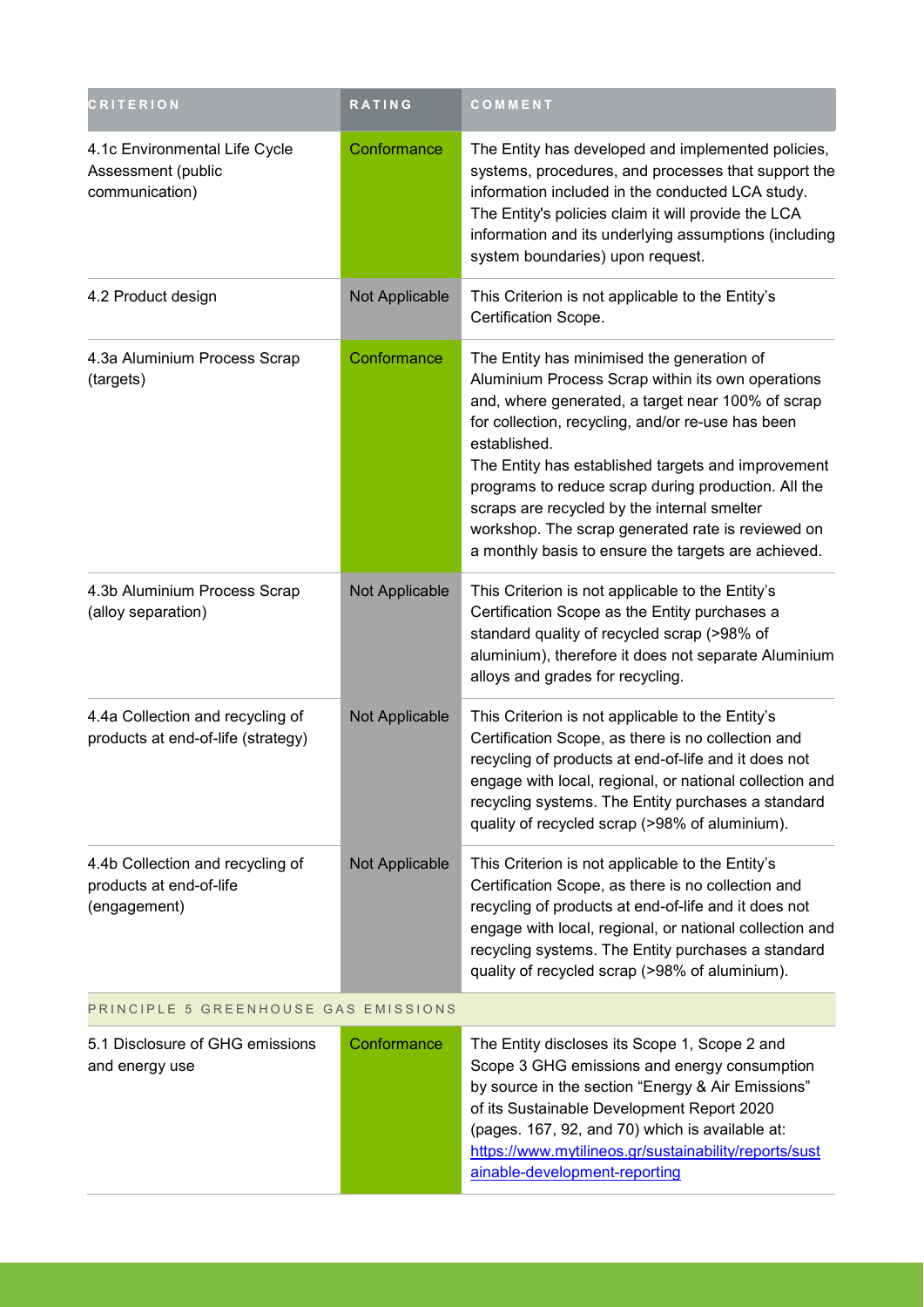| <b>CRITERION</b>                                      | <b>RATING</b>  | COMMENT                                                                                                                                                                                                                                                                                                                                                                                                                                                                                                                                                                                                                                                                                                                                                                                                                                              |
|-------------------------------------------------------|----------------|------------------------------------------------------------------------------------------------------------------------------------------------------------------------------------------------------------------------------------------------------------------------------------------------------------------------------------------------------------------------------------------------------------------------------------------------------------------------------------------------------------------------------------------------------------------------------------------------------------------------------------------------------------------------------------------------------------------------------------------------------------------------------------------------------------------------------------------------------|
|                                                       |                | Specifically for the information related Aluminium of<br>Greece Plant and Delfi-Distomon the information<br>can be found at:<br>https://www.mytilineos.gr/media/mimmbu3t/asi-<br>content-index-metallurgy-business-unit.pdf                                                                                                                                                                                                                                                                                                                                                                                                                                                                                                                                                                                                                          |
| 5.2 GHG emissions reductions                          | Conformance    | Following a decision by the Board of Directors on<br>February 18, 2021, the Entity is committed to<br>minimising its carbon footprint, aiming to reduce the<br>total direct and indirect CO <sub>2</sub> emissions by at least<br>30% by 2030 vs 2019, while by 2050 it commits to<br>achieving net-zero emissions across its entire<br>business activity. This commitment can be found on<br>the Entity's website:<br>https://www.mytilineos.gr/news/press-<br>releases/mytilineos-sets-new-ambitious-strategic-<br>targets-for-net-zero-emissions-by-2050/<br>There are several action plans defined per<br>production process (Alumina, Anodes, Electrolysis,<br>Casting), including the mining activities, defining<br>specific actions connected with time-bound direct<br>and indirect GHG emissions reduction targets, on<br>an annual basis. |
| 5.3a Aluminium Smelting<br>(management system)        | Conformance    | The Entity has in place the necessary Management<br>System, evaluation procedures, and operating<br>controls to limit the Direct GHG emissions. The<br>scope 1 GHG emissions of the Aluminium of<br>Greece Plant are monitored and reported according<br>to the requirements of the EU-ETS trading scheme.                                                                                                                                                                                                                                                                                                                                                                                                                                                                                                                                           |
| 5.3b Aluminium Smelting (up to<br>and including 2020) | Conformance    | The Entity's Scope 1 and Scope 2 GHG emissions<br>related to the production of Aluminium was for the<br>year 2020 at a level below 8 tonnes CO2-eq per<br>metric tonne of Aluminium (6.98 t CO2 /t Al), as<br>documented in the calculation records of the<br>Aluminium of Greece Plant.                                                                                                                                                                                                                                                                                                                                                                                                                                                                                                                                                             |
| 5.3c Aluminium Smelting (after<br>2020)               | Not Applicable | This Criterion is not applicable to the Entity's<br>Certification Scope, as the Entity is an Aluminium<br>smelter that has started production before 2020.                                                                                                                                                                                                                                                                                                                                                                                                                                                                                                                                                                                                                                                                                           |

#### PRINCIPLE 6 EMISSIONS, EFFLUENTS AND WASTE

| 6.1 Emissions to Air | Conformance | The Entity quantifies and reports emissions to air<br>that have potentially adverse effects on humans or<br>the environment in accordance with the existing<br>Environmental Permits and the relevant legislation.<br>The Entity conducts online and offline<br>measurements and reports emissions to air in<br>accordance with authorities' requirements. All the |
|----------------------|-------------|--------------------------------------------------------------------------------------------------------------------------------------------------------------------------------------------------------------------------------------------------------------------------------------------------------------------------------------------------------------------|
|                      |             | measurements conducted over the year 2020                                                                                                                                                                                                                                                                                                                          |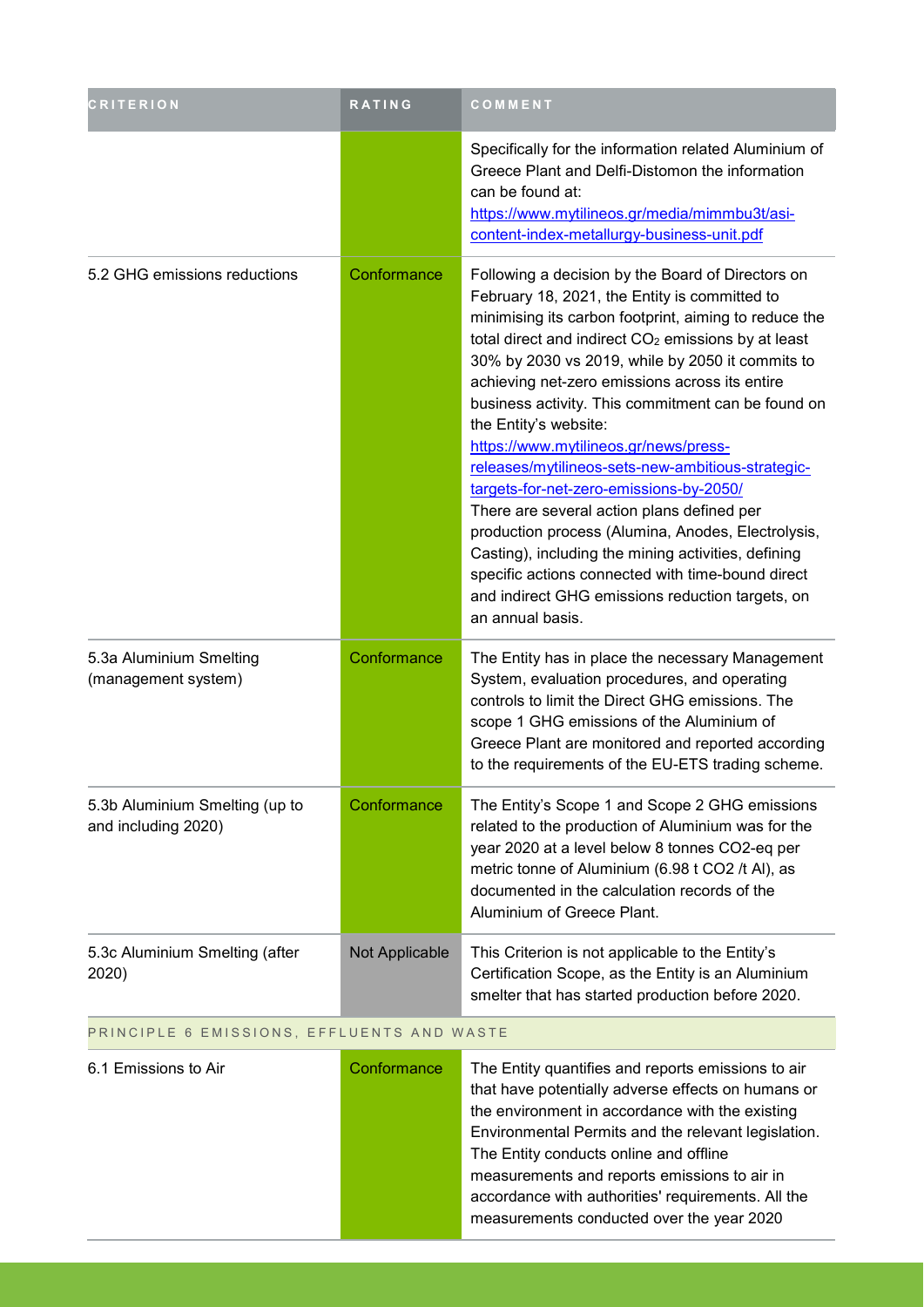| <b>CRITERION</b>                                                        | RATING                           | COMMENT                                                                                                                                                                                                                                                                                                                                                                                                                                                                                                                                              |
|-------------------------------------------------------------------------|----------------------------------|------------------------------------------------------------------------------------------------------------------------------------------------------------------------------------------------------------------------------------------------------------------------------------------------------------------------------------------------------------------------------------------------------------------------------------------------------------------------------------------------------------------------------------------------------|
|                                                                         |                                  | determined emissions were within prescribed legal<br>limits. Furthermore, the Entity has in place a<br>specific emissions monitoring program to minimize<br>these adverse impacts. Finally, the Entity has set,<br>during the last decade, continual reduction targets<br>for air emissions, according to the requirements of<br>its certified Environmental Management System.                                                                                                                                                                      |
| 6.2 Discharges to Water                                                 | Conformance                      | The Entity has established a wastewater inventory<br>to control the discharges to water. All the industrial<br>wastewater is collected and treated by an internal<br>wastewater treatment plant prior to discharging to<br>the sea, as defined by the Environmental Permit.<br>The Entity has established a monitoring plan for the<br>wastewater discharging according to the<br>Environmental Permit's requirements. All<br>parameters were found to be within the<br><b>Environmental Permit limits.</b>                                          |
| 6.3a Assessment and Management<br>of Spills and Leakage<br>(assessment) | Conformance                      | The Entity periodically identifies and evaluates<br>major risk areas of operations where spills and<br>leakage may contaminate air, water, or soil,<br>according to specific procedures that it has in place.<br>Furthermore, several impact assessments have<br>been conducted including several risk scenarios<br>(e.g. for dangerous Substances, thermal radiation,<br>fire, explosion of natural or chemical type, the<br>release of toxic gases). Several zones of impact<br>and response plans have been set, according to<br>these scenarios. |
| 6.3b Assessment and Management<br>of Spills and Leakage<br>(management) | Conformance                      | As part of its certified Environmental Management<br>System, the Entity has established communication<br>procedures, emergency plans, external<br>communication plans, compliance controls, and<br>monitoring programs to prevent and detect spills<br>and leakage. The relevant measuring equipment for<br>spills and leakage detection is in place according to<br>the relevant Environmental Permits' requirements.                                                                                                                               |
| 6.4a Reporting of Spills (immediate<br>disclosure)                      | <b>Minor Non-</b><br>Conformance | According to its procedures and emergency plans,<br>the Entity reports to affected parties the volume,<br>type, and potential impact of significant Spills<br>immediately after an incident. However, no such<br>incidents have taken place recently. The definition<br>of "significant spill" however, has not been defined<br>for the Delfi-Distomon activities.                                                                                                                                                                                   |
| 6.4b Reporting of Spills (regular<br>reporting)                         | Conformance                      | The Entity reports on spills and leakage to the<br>Authorities as required and discloses them in its<br>Sustainability Report. There is a relevant statement                                                                                                                                                                                                                                                                                                                                                                                         |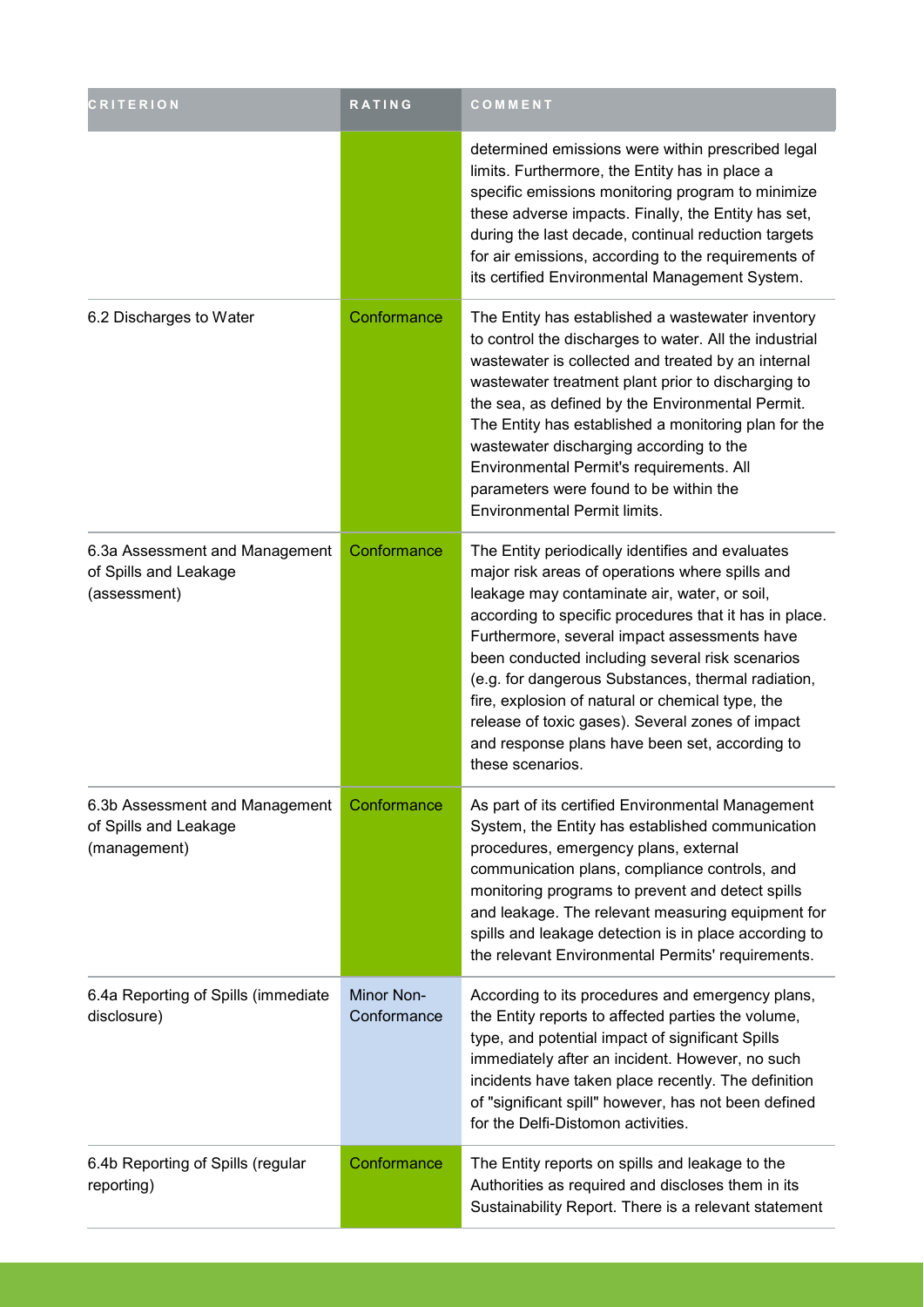| <b>CRITERION</b>                                        | <b>RATING</b> | COMMENT                                                                                                                                                                                                                                                                                                                                                                                                                                                                                                                                                                                                                                  |
|---------------------------------------------------------|---------------|------------------------------------------------------------------------------------------------------------------------------------------------------------------------------------------------------------------------------------------------------------------------------------------------------------------------------------------------------------------------------------------------------------------------------------------------------------------------------------------------------------------------------------------------------------------------------------------------------------------------------------------|
|                                                         |               | on pages 90 and 167 of Sustainable Development<br>Report 2020 at:<br>https://www.mytilineos.gr/sustainability/reports/sust<br>ainable-development-reporting/<br>and in the specific report for Metallurgy sector<br>entities at:<br>https://www.mytilineos.gr/media/mimmbu3t/asi-<br>content-index-metallurgy-business-unit.pdf                                                                                                                                                                                                                                                                                                          |
| 6.5a Waste management and<br>reporting (strategy)       | Conformance   | The Entity has developed and documented in its<br>procedures a waste management strategy in<br>accordance with the waste mitigation hierarchy at<br>both sites. The Entity's Waste Management<br>Procedures define the processes to collect and<br>dispose of all the waste. The Entity has continual<br>improvement targets to reduce the waste<br>generation per unit.                                                                                                                                                                                                                                                                 |
| 6.5b Waste management and<br>reporting (disclosure)     | Conformance   | The Entity has publicly disclosed, on an annual<br>basis, the quantity of Hazardous and Non-<br>Hazardous Waste generated by the Entity, and<br>associated Waste disposal methods. These waste<br>quantities are publicly disclosed on the Entity's<br>webpage at:<br>https://www.mytilineos.gr/sustainability/reports/sust<br>ainable-development-reporting<br>https://www.mytilineos.gr/media/mimmbu3t/asi-<br>content-index-metallurgy-business-unit.pdf                                                                                                                                                                              |
| 6.6a Bauxite Residue (storage<br>construction)          | Conformance   | The Entity has constructed and used a bauxite<br>residue storage area since 2011, in a manner that<br>effectively prevents the release of Bauxite Residue<br>and leachate to the environment. Bauxite Residue<br>is situated in a specific licensed area, according to<br>the current Environmental Permit. The Aluminium of<br>Greece Plant has also installed four filter-presses<br>resulting in the deposition of all bauxite residues on<br>land from the beginning of 2012. The Entity<br>demonstrated robust controls over its Bauxite<br>Residue Area, which operates according to the<br>Environmental Permit, having in place. |
| 6.6b Bauxite Residue (integrity<br>checks and controls) | Conformance   | Regular third-party inspections are carried out at<br>the bauxite residue storage site. Daily visual<br>inspections and periodic detailed internal audits are<br>performed by the environmental department of<br>Aluminium of Greece Plant to ensure the integrity of<br>the controls applied.                                                                                                                                                                                                                                                                                                                                           |
| 6.6c Bauxite Residue (water<br>discharge)               | Conformance   | Currently, 15% of the water filtrate is discharged in<br>the sea and the rest is recycled. The filtrated water,                                                                                                                                                                                                                                                                                                                                                                                                                                                                                                                          |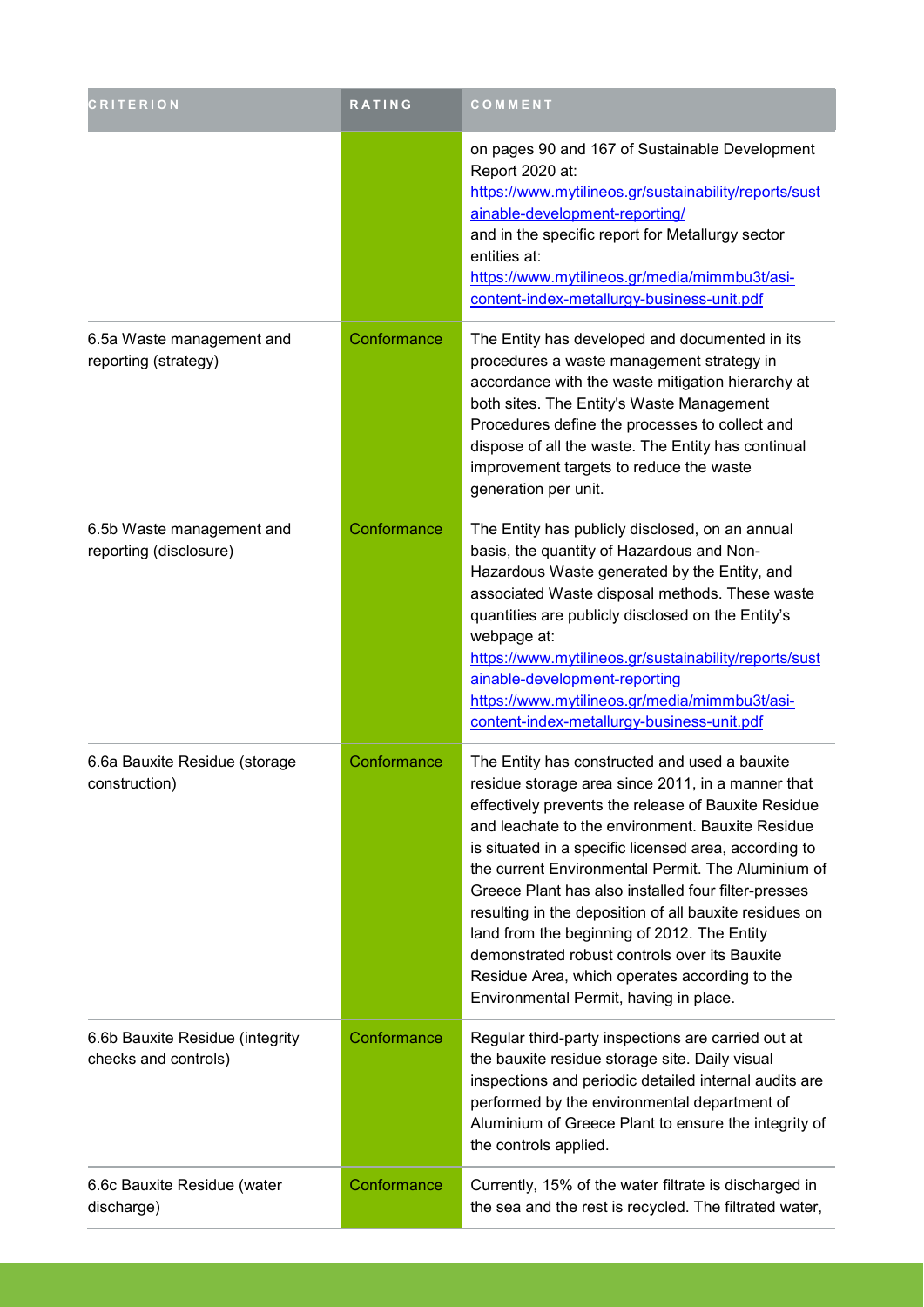| <b>CRITERION</b>                                          | <b>RATING</b>  | COMMENT                                                                                                                                                                                                                                                                                                                                                                                                                                                                                                                                                                                                            |
|-----------------------------------------------------------|----------------|--------------------------------------------------------------------------------------------------------------------------------------------------------------------------------------------------------------------------------------------------------------------------------------------------------------------------------------------------------------------------------------------------------------------------------------------------------------------------------------------------------------------------------------------------------------------------------------------------------------------|
|                                                           |                | resulted after pressing, is neutralized according to<br>the environmental permit requirements, to minimize<br>impacts to the environment. According to the<br>Environmental Permit, the maximum allowed<br>quantity of filtrate discharged to the sea is 240kt. An<br>additional environmental study has been conducted<br>regarding processing this 15% quantity of<br>discharged water to further improve its quality and<br>characteristics. This plan is planned to be<br>completed by the end of 2021.                                                                                                        |
| 6.6d Bauxite Residue (marine and<br>aquatic environments) | Conformance    | The current controls of Aluminium of Greece Plant<br>assure that no discharges to marine and aquatic<br>environments from Bauxite Residue Areas take<br>place.                                                                                                                                                                                                                                                                                                                                                                                                                                                     |
| 6.6e Bauxite Residue (start of the<br>art technologies)   | Conformance    | Aluminium of Greece Plant passes bauxite residue<br>through a filtration compartment and the output<br>residue is finally situated to a special-constructed<br>licensed landfill, according to the existing<br>environmental permit. No Bauxite Residue<br>lagooning has taken place since the end of 2011.                                                                                                                                                                                                                                                                                                        |
| 6.6f Bauxite Residue (remediation)                        | Not Applicable | This Criterion is not applicable to the Entity's<br>Certification Scope, as there is no plan for closure<br>in the next 5 years.                                                                                                                                                                                                                                                                                                                                                                                                                                                                                   |
| 6.7a Spent Pot Lining (SPL)<br>(storage and management)   | Conformance    | The Entity's Aluminium of Greece Plant applies<br>procedures and processes that conform to these<br>Spent Pot Lining (SPL) requirements. SPL is<br>disposed to a licensed disposal area, according to<br>the current Environmental Permit. The landfill,<br>constructed by geomembranes, ensures water-<br>tightness towards the watershed, while it has a<br>network for collecting the washes that accumulate<br>at the bottom and going to a tank, which is also<br>insulated, minimizing thus any adverse<br>environmental effects.                                                                            |
| 6.7b Spent Pot Lining (SPL)<br>(recovery and recycling)   | Conformance    | The Entity's Aluminium of Greece Plant participates<br>in a European Union's Project called SPLCycle for<br>optimizing processes for the recovery and recycling<br>of carbon and refractory materials from SPL. This<br>Study is under the umbrella of the European<br>Program SPLCycle and is available at:<br>https://eitrawmaterials.eu/project/spl-cycle/<br>The project presents a novel zero-waste<br>technology, developed by and with external<br>partners from EIT RIS eligible countries for the<br>recycling of Spent Pot Lining (SPL) from aluminium<br>production, consisting of four main separation |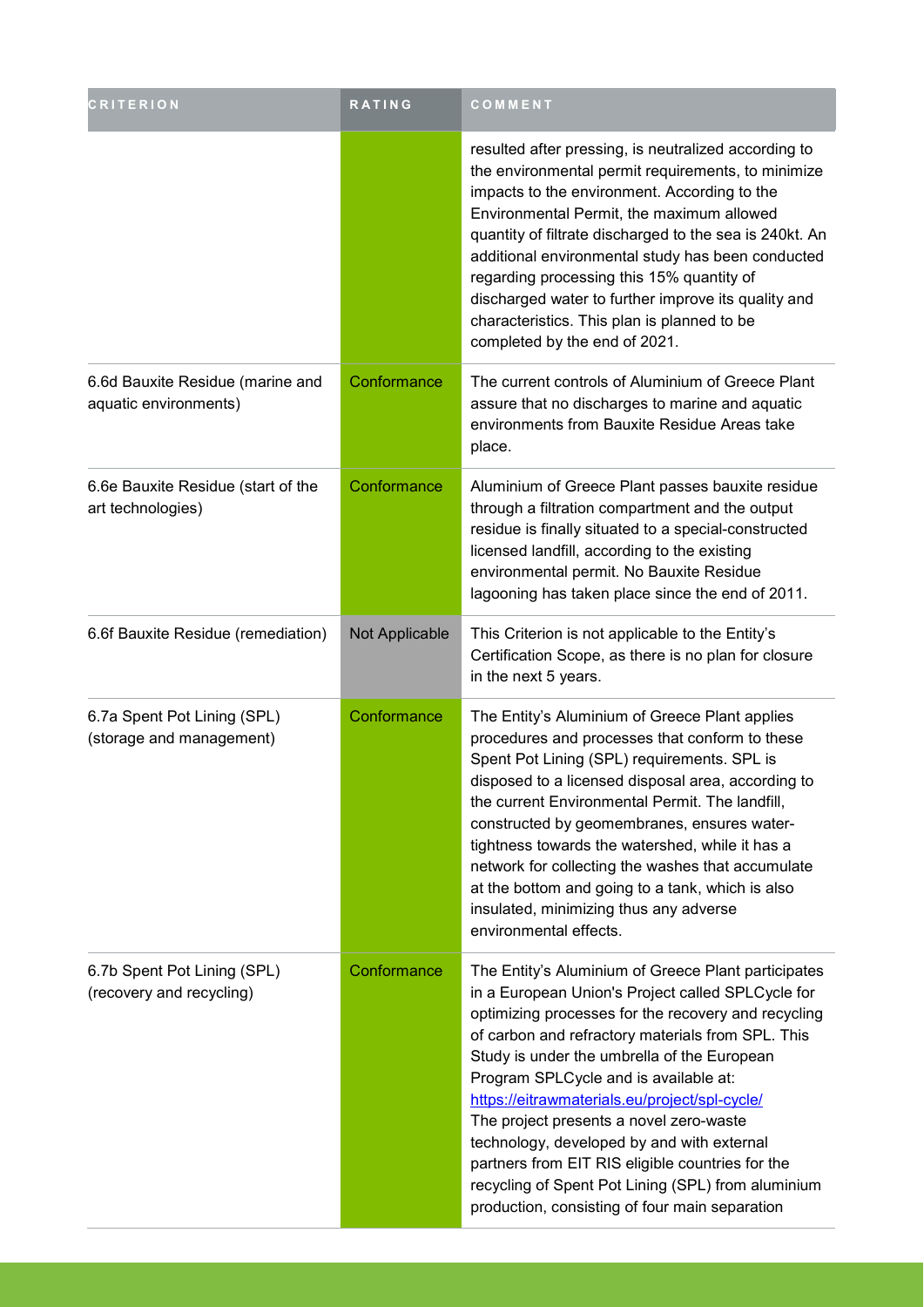| <b>CRITERION</b>                                                 | RATING      | COMMENT                                                                                                                                                                                                                                                                                                                                                                                                                                                                                                                                                                                                                                                                                                                                                                                                                     |
|------------------------------------------------------------------|-------------|-----------------------------------------------------------------------------------------------------------------------------------------------------------------------------------------------------------------------------------------------------------------------------------------------------------------------------------------------------------------------------------------------------------------------------------------------------------------------------------------------------------------------------------------------------------------------------------------------------------------------------------------------------------------------------------------------------------------------------------------------------------------------------------------------------------------------------|
|                                                                  |             | processes (preparation, extraction, flotation, and<br>refining) in order to achieve the quality of products<br>needed by end-users.                                                                                                                                                                                                                                                                                                                                                                                                                                                                                                                                                                                                                                                                                         |
| 6.7c Spent Pot Lining (SPL)<br>(Untreated SPL)                   | Conformance | Spent Pot Lining is disposed to a separate licensed<br>disposal area, according to the current<br>Environmental Permit. The special-constructed<br>landfill ensures water-tightness towards the<br>watershed, while it has a network for collecting the<br>washes that accumulate at the bottom and going to<br>a tank, which is also insulated. SPL wastes are<br>placed in a separate part so as to be easy their<br>removal, after finding an appropriate solution for<br>their disposal. The completion of the European<br>Union's Project called SPLCycle is expected to<br>provide an appropriate solution for SPL recycling.<br>The current landfilling solution is the optimum<br>temporary solution till the completion of the<br>SPLCycle project, minimizing the potential for<br>adverse environmental effects. |
| 6.7d Spent Pot Lining (SPL)<br>(review of alternatives)          | Conformance | The Entity currently participates in a European<br>project called SPLCycle to optimise processes for<br>the recovery and recycling of carbon and refractory<br>materials. This project is funded by the European<br>Institute of Innovation and Technology, as referred<br>to the following link:<br>https://eitrawmaterials.eu/project/spl-cycle/                                                                                                                                                                                                                                                                                                                                                                                                                                                                          |
| 6.7e Spent Pot Lining (SPL)<br>(marine and aquatic environments) | Conformance | Spent Pot Lining (SPL) is disposed to a licensed<br>disposal area (disposal into the insulated with<br>geomembranes space), according to the current<br>Environmental Permit. There is no discharge of<br>SPL to marine or aquatic environments. The<br>discharge of SPL to marine or aquatic<br>environments is prohibited.                                                                                                                                                                                                                                                                                                                                                                                                                                                                                                |
| 6.8a Dross (recovery)                                            | Conformance | The Entity has maximised the recovery of<br>Aluminium by collecting all dross and dross<br>residues volumes and provide them to appropriate<br>contractors for recycling. The recovery rate of dross<br>is 100%.                                                                                                                                                                                                                                                                                                                                                                                                                                                                                                                                                                                                            |
| 6.8b Dross (recycling)                                           | Conformance | The recovered dross is recycled by appropriate<br>contractors according to the environmental permit<br>terms. The quantities of recycled dross are reported<br>to the government in the Wastes Electronic<br>Registry on annual basis. 100% of the recovered<br>dross are sold to appropriate third parties for<br>recycling (there is no landfilling), maximising the<br>recycling of treated dross residues                                                                                                                                                                                                                                                                                                                                                                                                               |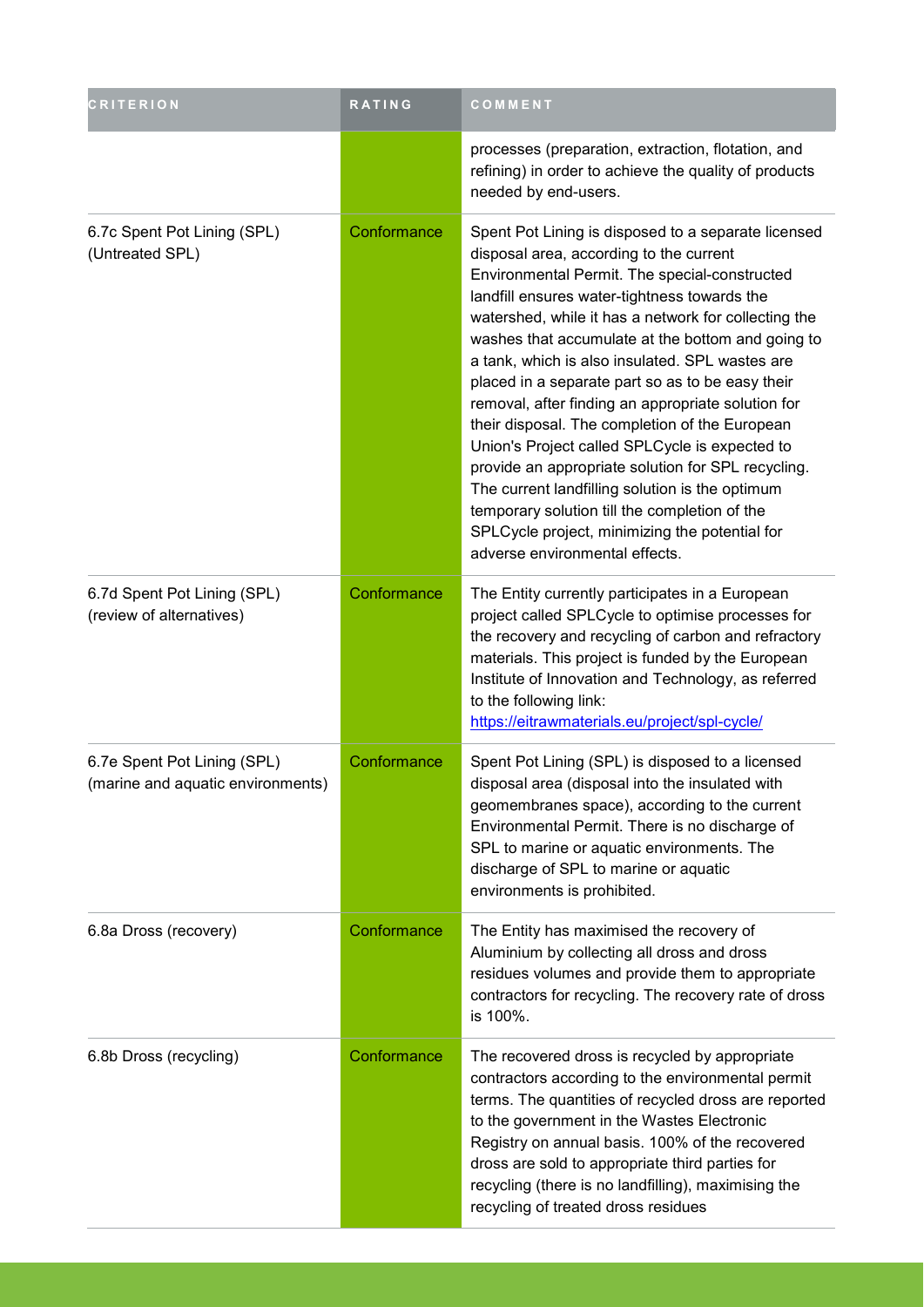| <b>CRITERION</b>                            | RATING                    | COMMENT                                                                                                                                                                                                                                                                                                                                                                                                     |
|---------------------------------------------|---------------------------|-------------------------------------------------------------------------------------------------------------------------------------------------------------------------------------------------------------------------------------------------------------------------------------------------------------------------------------------------------------------------------------------------------------|
| 6.8c Dross (review of alternatives)         | Conformance               | Although the Entity's Aluminium of Greece Plant is<br>licensed for dross landfilling (according to the<br>1.1.6.2 clause of the Environmental Permit), the<br>recovered dross is recycled by contractors. Any<br>alternatives are discussed annually during the<br>Environmental Management System management<br>review meeting.                                                                            |
| PRINCIPLE 7 WATER STEWARDSHIP               |                           |                                                                                                                                                                                                                                                                                                                                                                                                             |
| 7.1a Water assessment (mapping)             | Minor Non-<br>Conformance | The Entity has identified and mapped its water<br>withdrawal and use by source and type. The<br>Aluminium of Greece Plant has conducted a water<br>balance analysis and identified major sources of<br>water input. However, the water balance for Delfi-<br>Distomon activities is not documented.                                                                                                         |
| 7.1b Water assessment (risk<br>assessment)  | Conformance               | The Entity has completed water risk assessments<br>in both sites and regularly monitors water<br>consumption and the related risks and controls, as<br>required by its environmental permit. The water risk<br>assessments include water-related risks of the<br>watersheds in the Entity's Area of Influence.                                                                                              |
| 7.2a Water management<br>(management plans) | Minor Non-<br>Conformance | The Entity has demonstrated sound controls of<br>water management and water consumption<br>monitoring, as required by the environmental and<br>water permits. However, regarding the risks defined<br>in the recent Special Hydrological Study for the<br>Aluminium of Greece Plant, there are not yet<br>documented water management plans, with time-<br>bound targets that address the identified risks. |
| 7.2b Water management<br>(monitoring)       | Conformance               | The Entity systematically monitors the reservoirs,<br>the watersheds, the groundwater, and the surface<br>water according to its environmental permits.<br>Groundwater and surface water quality inspections<br>and risk assessments are performed are<br>periodically undertaken internally and assigned<br>externally to ensure that the water-related legal<br>requirements are fulfilled.               |
| 7.3 Disclosure of water usage and<br>risks  | Conformance               | The Entity discloses water usage and risks via its<br>Sustainable Development Report 2020 (pages 84-<br>87), which can be found at:<br>https://www.mytilineos.gr/sustainability/reports/sust<br>ainable-development-reporting/                                                                                                                                                                              |
| PRINCIPLE 8 BIODIVERSITY                    |                           |                                                                                                                                                                                                                                                                                                                                                                                                             |
| 8.1 Biodiversity assessment                 | Conformance               | Several Biodiversity and Ecological assessments<br>have been conducted over the last three years, in                                                                                                                                                                                                                                                                                                        |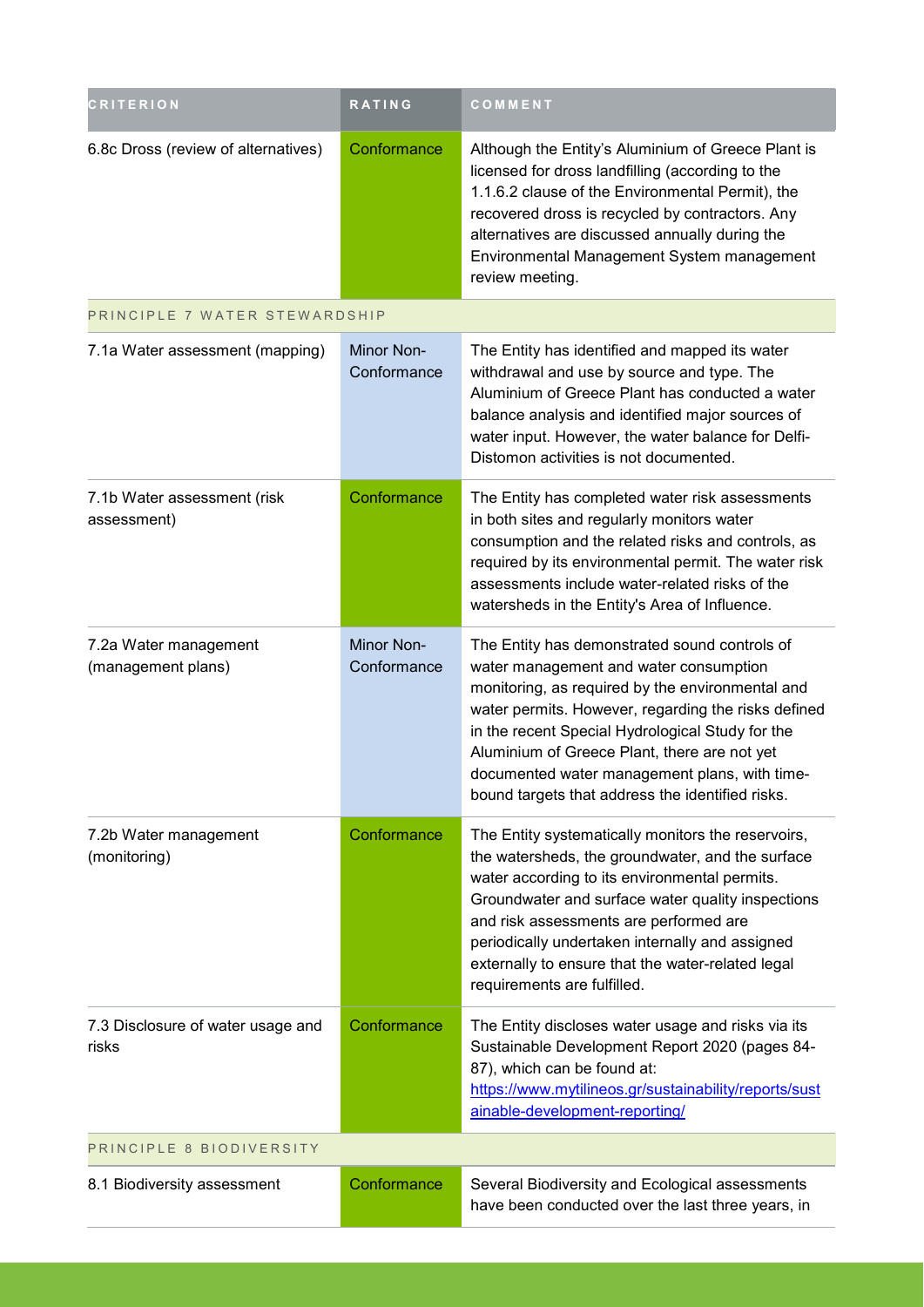| <b>CRITERION</b>                                                           | <b>RATING</b> | COMMENT                                                                                                                                                                                                                                                                                                                                                                                                                                                                                                                                                                                                                                                                                                                                                                                                                                                                                                                                                                                                                                                                                                                                                                                                                                                                                                                                                                                                                                                                                        |
|----------------------------------------------------------------------------|---------------|------------------------------------------------------------------------------------------------------------------------------------------------------------------------------------------------------------------------------------------------------------------------------------------------------------------------------------------------------------------------------------------------------------------------------------------------------------------------------------------------------------------------------------------------------------------------------------------------------------------------------------------------------------------------------------------------------------------------------------------------------------------------------------------------------------------------------------------------------------------------------------------------------------------------------------------------------------------------------------------------------------------------------------------------------------------------------------------------------------------------------------------------------------------------------------------------------------------------------------------------------------------------------------------------------------------------------------------------------------------------------------------------------------------------------------------------------------------------------------------------|
|                                                                            |               | order to assess the risk and the materiality of the<br>impacts on biodiversity caused by the activities of<br>the Aluminium of Greece Plant and the mining<br>activities of Delfi-Distomo. Vulnerable groups of<br>Species have been identified and listed.<br>Furthermore, no adverse impacts were identified in<br>regards to fauna and flora including those caused<br>by noise, effluents, or discharges to aquatic<br>environments. In general, all studies suggest that<br>there are not any material impacts on biodiversity<br>from the land use and activities in the Entity's Area<br>of Influence.                                                                                                                                                                                                                                                                                                                                                                                                                                                                                                                                                                                                                                                                                                                                                                                                                                                                                  |
| 8.2a Biodiversity management<br>(biodiversity action plans)                | Conformance   | The planned environmental rehabilitation activities<br>for land areas used in mining operations are<br>implemented annually.<br>According to the latest results mentioned in the<br>Annual Sustainability report 2020 (pg. 75), until<br>today, Delphi-Distomon has planted approximately<br>1,175,420 trees covering a total afforested area<br>measuring over 1.82 km <sup>2</sup> . In addition, 77 kilometres<br>(km) of fencing have been installed (to protect the<br>tree planting), together with a 734 km long network<br>of watering - irrigation pipes for those trees. All<br>restoration projects were conducted according to<br>the relevant obligations of the environmental<br>permits and the environmental impact studies.<br>Furthermore, there was an increase of 83.3% in the<br>rehabilitation rate of the total exploitable land area<br>used in mining operations, without earmarking new<br>land areas for mining purposes. In addition, during<br>2020 there were no incidents of degradation of<br>biodiversity because of the Company's activities.<br>Furthermore, there are not any material obligations<br>from the latest biodiversity assessments.<br>The Risk Management, the control Practices and<br>the rehabilitation results for the mined areas are<br>documented on pages 7, and 74-75 of the<br>Sustainability Development Report for 2020:<br>https://www.mytilineos.gr/media/1vdffwmw/mytiline<br>os sustainability development report 2020 en.pdf |
| 8.2b Biodiversity management<br>(consultation and mitigation<br>hierarchy) | Conformance   | The Special Ecological Assessments for Aluminium<br>of Greece Plant does not propose any additional<br>biodiversity action plans, other than the annual<br>monitoring plan and report which is conducted by<br>Elkethe every year.<br>Similarly, the Special Ecological Assessments for<br>the mining activities in areas Silas, Vargiani, and<br>Stolos do not propose any additional biodiversity<br>plans, other than the monitoring plan conducted by                                                                                                                                                                                                                                                                                                                                                                                                                                                                                                                                                                                                                                                                                                                                                                                                                                                                                                                                                                                                                                      |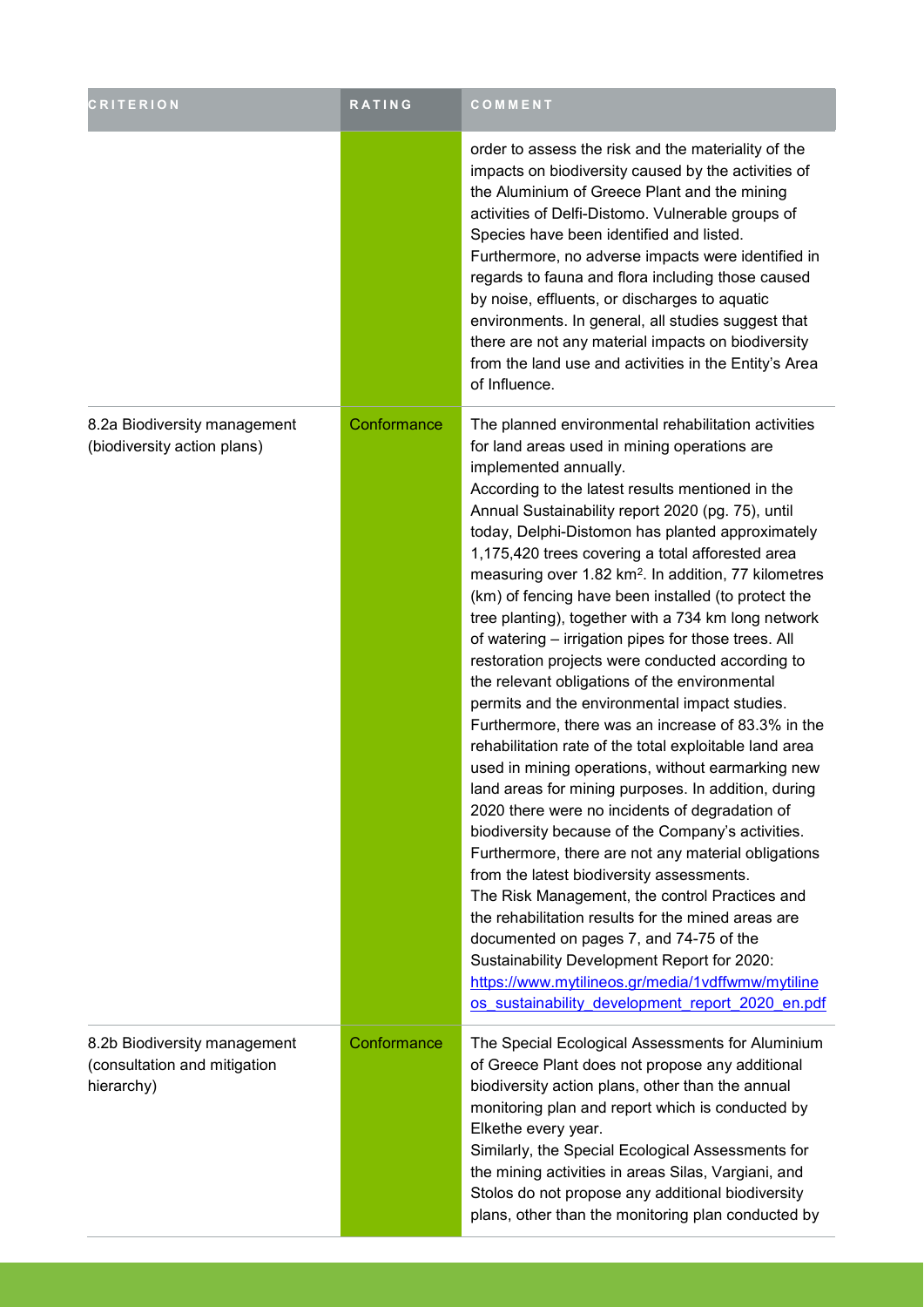| <b>CRITERION</b>                            | <b>RATING</b> | COMMENT                                                                                                                                                                                                                                                                                                                                                                                                                                                                                                                                                                                                                                                                                                                                                                                                                                                                                                                                                                                                                                                           |
|---------------------------------------------|---------------|-------------------------------------------------------------------------------------------------------------------------------------------------------------------------------------------------------------------------------------------------------------------------------------------------------------------------------------------------------------------------------------------------------------------------------------------------------------------------------------------------------------------------------------------------------------------------------------------------------------------------------------------------------------------------------------------------------------------------------------------------------------------------------------------------------------------------------------------------------------------------------------------------------------------------------------------------------------------------------------------------------------------------------------------------------------------|
|                                             |               | the Management Body of Parnassos National Park<br>(as some mining activities take place in a Natura<br>Area in Parnassos mountain).<br>As the biodiversity impacts are rated low, the action<br>required by the above-mentioned Biodiversity<br>assessments is limited to just monitor the<br>Biodiversity parameters on annual basis. The<br>Biodiversity assessments / Action Plans are<br>communicated to the relevant authorities, as<br>required by the relevant environmental permits. The<br>biodiversity impacts are subject to the annual<br>consultation that takes place every year as part of<br>the procedure before issuing the annual<br>sustainability report.<br>Although the conducted biodiversity impacts<br>assessments do not suggest any special action<br>plans (as the impacts on ecosystems are low),<br>these biodiversity impacts assessments state that<br>the Biodiversity Mitigation Hierarchy is followed as<br>a concept.                                                                                                        |
| 8.2c Biodiversity management<br>(reporting) | Conformance   | The Entity updates and reports its achieved<br>biodiversity outcomes on an annual basis via its<br>sustainable development report.<br>The Risk Management, the control Practices, and<br>the rehabilitation results for the mined areas are<br>documented on pages 7, 41 and 73-76 of the<br>Sustainability Development Report for 2020:<br>https://www.mytilineos.gr/media/1vdffwmw/mytiline<br>os sustainability development report 2020 en.pdf                                                                                                                                                                                                                                                                                                                                                                                                                                                                                                                                                                                                                 |
| 8.3 Alien Species                           | Conformance   | The Entities' policy for the protection of the<br>environment does not permit the deliberate<br>introduction of Alien Species that could have<br>significant adverse impacts on biodiversity. The<br>policy for the protection of the environment does<br>not permit the deliberate introduction of Alien<br>Species that could have significant adverse impacts<br>on biodiversity. The Entity has also conducted a<br>Biodiversity Study (Chapter 8. Threats and<br>mitigation measures for biodiversity in the area of<br>influence) and a Special Ecological Assessment in<br>the maritime environment into the scope of<br>licensing and certification. The risk to accidentally<br>introduce Alien Species, that could have significant<br>adverse impacts on biodiversity, is rates as low.<br>The evidence is provided from the annual fauna<br>and chloral examination in the area of influence,<br>which has never demonstrated relative findings.<br>However, based on the conducted studies, the<br>Entity has decided to introduce additional action |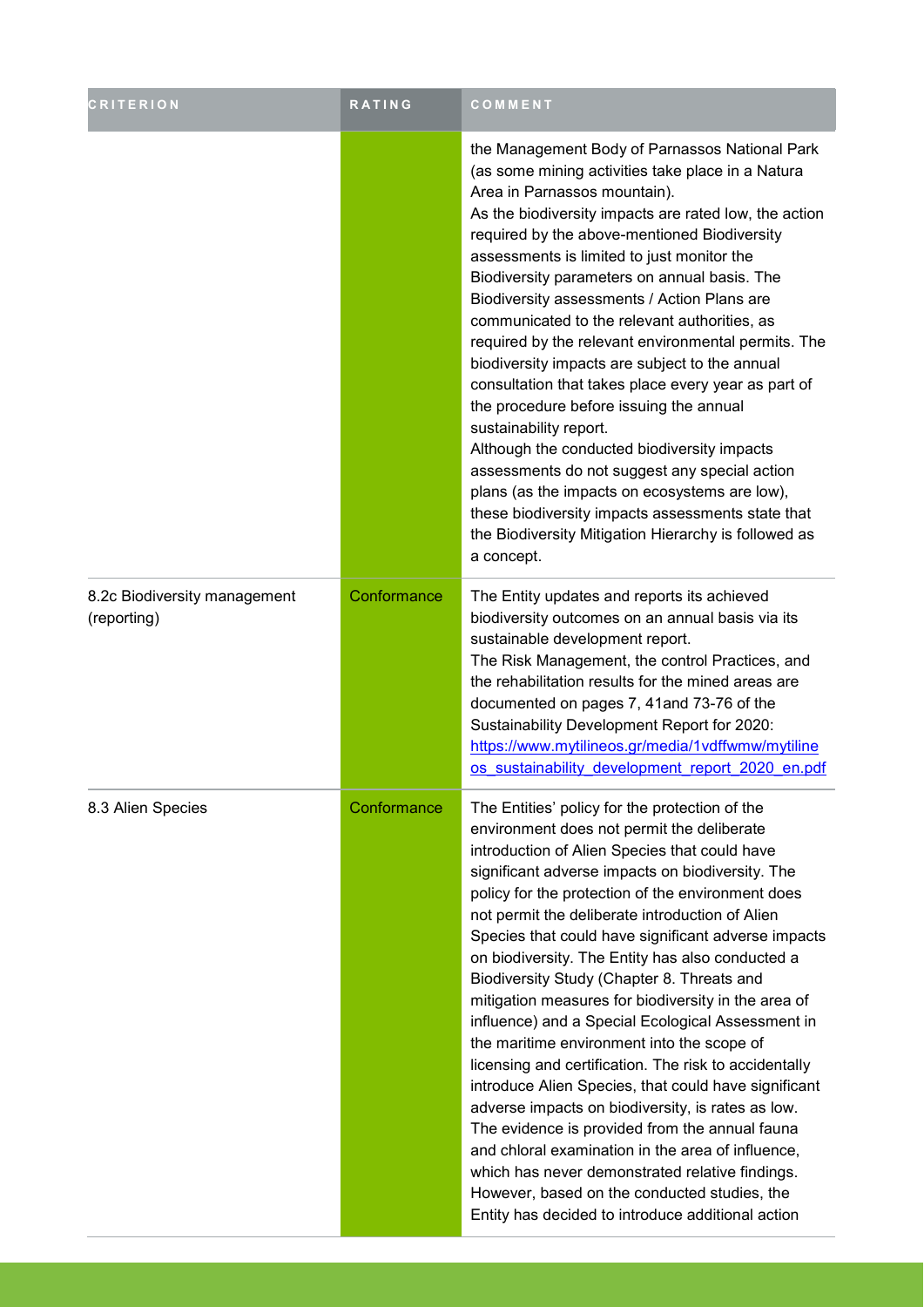| <b>CRITERION</b>                                                                          | RATING      | COMMENT                                                                                                                                                                                                                                                                                                                                                                                                                                                                                                                                                                                                                                                                                                                                                                                                                                                                                           |
|-------------------------------------------------------------------------------------------|-------------|---------------------------------------------------------------------------------------------------------------------------------------------------------------------------------------------------------------------------------------------------------------------------------------------------------------------------------------------------------------------------------------------------------------------------------------------------------------------------------------------------------------------------------------------------------------------------------------------------------------------------------------------------------------------------------------------------------------------------------------------------------------------------------------------------------------------------------------------------------------------------------------------------|
|                                                                                           |             | plans to prevent the accidental introduction of alien<br>species, e.g. via the boats' ballast water and the<br>raw materials, such as the imported bauxite,<br>bitumen, and coke.                                                                                                                                                                                                                                                                                                                                                                                                                                                                                                                                                                                                                                                                                                                 |
| 8.4a Commitment to "No Go" in<br>World Heritage properties<br>(exploration and new mines) | Conformance | A Commitment to "No Go" in World Heritage<br>properties has been added in the Environmental<br>Policy of Delfi-Distomo, dated 22 April 2021.<br>However, there are not any cases of World<br>Heritage in the Entity's mining areas of activation,<br>as documented in the existing environmental<br>impacts assessments and permits. The Entity<br>regularly evaluates areas for the existence of World<br>Heritage properties, as part of the licensing<br>process. Furthermore, the entity is conducting its<br>mining activities in accordance with applicable<br>legislation, and it has no operations in World<br>Heritage properties.                                                                                                                                                                                                                                                       |
| 8.4b Commitment to "No Go" in<br>World Heritage properties (existing<br>operations)       | Conformance | A Commitment to "No Go" in World Heritage<br>properties has been added in the Environmental<br>Policy of Delfi-Distomo, dated 22 April .2021.<br>However, there are not any cases of World<br>Heritage in the Entity's mining areas of activation,<br>as documented in the existing environmental<br>impacts assessments and permits. The Entity<br>regularly evaluates areas for the existence of World<br>Heritage properties, as part of the licensing<br>process. Furthermore, the entity is conducting its<br>mining activities in accordance with applicable<br>legislation, and it has no operations in World<br>Heritage properties.                                                                                                                                                                                                                                                      |
| 8.5a Mine rehabilitation (best<br>available techniques)                                   | Conformance | According to the latest results mentioned in the<br>Annual Sustainability report 2020 (pg. 75), until<br>today, Delphi-Distomon has planted approximately<br>1,175,420 trees covering a total afforested area<br>measuring over 1.82 km2. In addition, 77 km of<br>fencing have been installed (to protect the tree<br>planting), together with a 734 km long network of<br>watering - irrigation pipes for those trees. All<br>restoration projects were conducted according to<br>the relevant obligations of the environmental<br>permits and the environmental impact studies.<br>The Risk Management, the control Practices, and<br>the rehabilitation results for the mined areas are<br>documented on pages 7, 41 and 73-76 of the<br>Sustainability Development Report for 2020:<br>https://www.mytilineos.gr/media/1vdffwmw/mytiline<br>os sustainability development report 2020 en.pdf |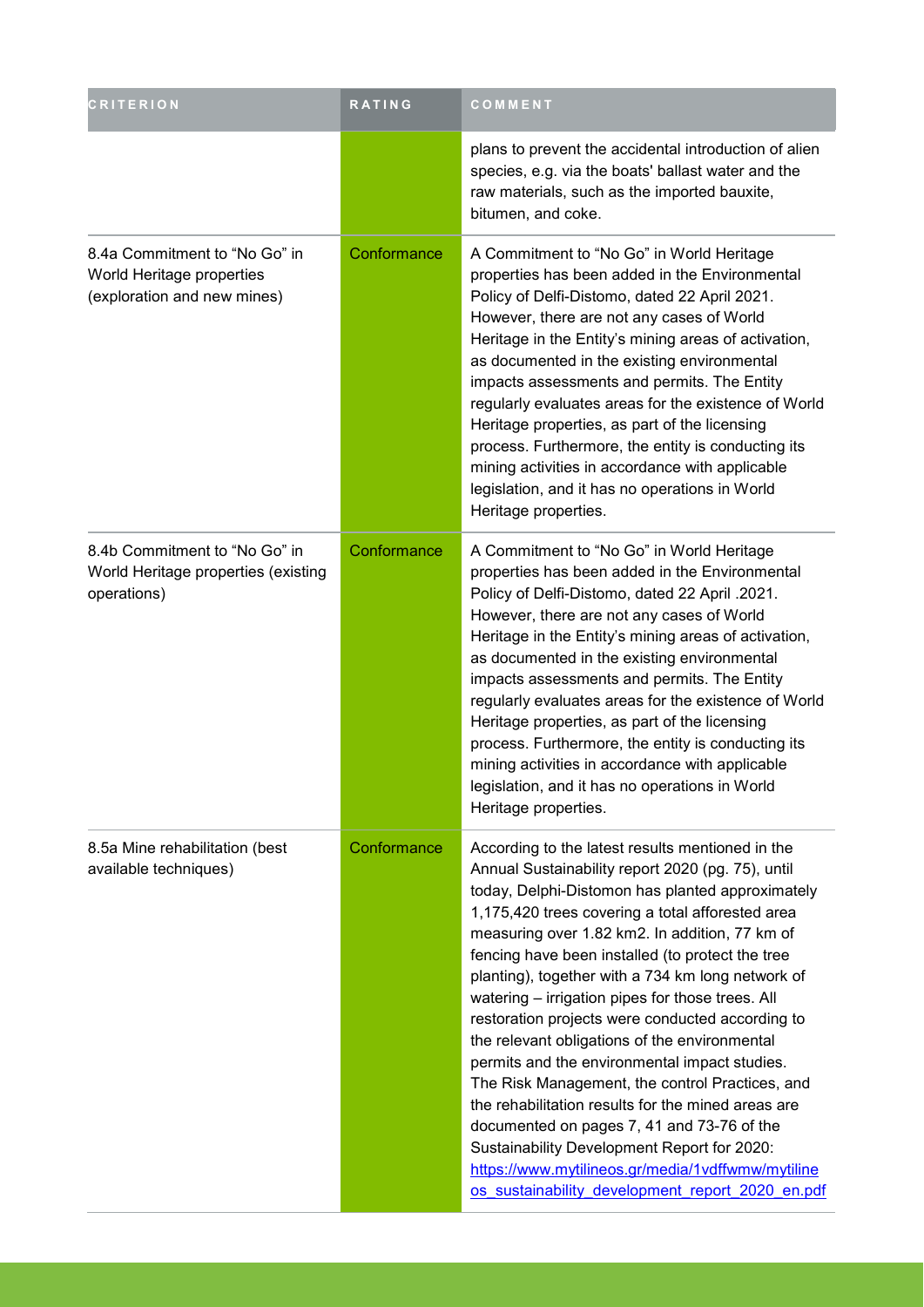| <b>CRITERION</b>                                   | RATING      | COMMENT                                                                                                                                                                                                                                                                                                                                                                                                                                                                                                                                                                    |
|----------------------------------------------------|-------------|----------------------------------------------------------------------------------------------------------------------------------------------------------------------------------------------------------------------------------------------------------------------------------------------------------------------------------------------------------------------------------------------------------------------------------------------------------------------------------------------------------------------------------------------------------------------------|
|                                                    |             | After bauxite extraction is complete, environmental<br>rehabilitation of the mined areas is conducted to<br>restore the native vegetation, as required by the<br>relevant environmental permits. The mined areas<br>are rehabilitated using the best available<br>techniques to achieve outcomes required by the<br>environmental permits. The environmental permits<br>are subject to public consultation, according to the<br>corresponding environmental legislation, through<br>participatory processes with key stakeholders in the<br>mine closure planning process. |
| 8.5b Mine rehabilitation (financial<br>provisions) | Conformance | Financial provisions for mine rehabilitation are<br>documented in the existing environmental permits<br>of the mining areas. The Entity is committed to the<br>provision of the necessary resources for the<br>protection of the environment in its Environmental<br>Policy.                                                                                                                                                                                                                                                                                               |
| PRINCIPLE 9 HUMAN RIGHTS                           |             |                                                                                                                                                                                                                                                                                                                                                                                                                                                                                                                                                                            |
| 9.1a Human Rights Due Diligence<br>(policy)        | Conformance | There is a Human Rights Policy dated 28 January<br>/2021, on the Entity's website:<br>https://www.mytilineos.gr/media/rp3edd3u/politiki_a<br>nthrwpinwn dikaiwmatwn en.pdf<br>The Human Rights Policy follows internationally<br>recognized standards and guidelines, including the<br>UN Guiding Principles on Business and Human<br>Rights.                                                                                                                                                                                                                              |
| 9.1b Human Rights Due Diligence<br>(process)       | Conformance | A human rights due diligence process is applied<br>according to the Entity's Risk Assessment<br>Procedure. Several human rights risk assessment<br>tools have been applied, such as the UN Human<br>Rights Self-Evaluation Tool, a Women Rights<br>Questionnaire, and a Human Rights Questionnaire.<br>The application of these tolls suggested that there<br>are not any identified material risks or direct<br>measures required to be applied.                                                                                                                          |
| 9.1c Human Rights Due Diligence<br>(remediation)   | Conformance | The Entity has not identified any material adverse<br>Human Rights impacts caused by its activities. The<br>mechanism for collecting the adverse Human<br>Rights impacts is the Human Rights Risk<br>Assessment, the Human Rights Due Diligence<br>Process (e.g. questionnaires), the complaints<br>reporting, and the whistleblowing line.<br>There is a Complaints Resolution Mechanism and<br>relevant procedure for the Management of requests<br>and complaints from third parties on environmental,<br>sustainability and governance issues. The                     |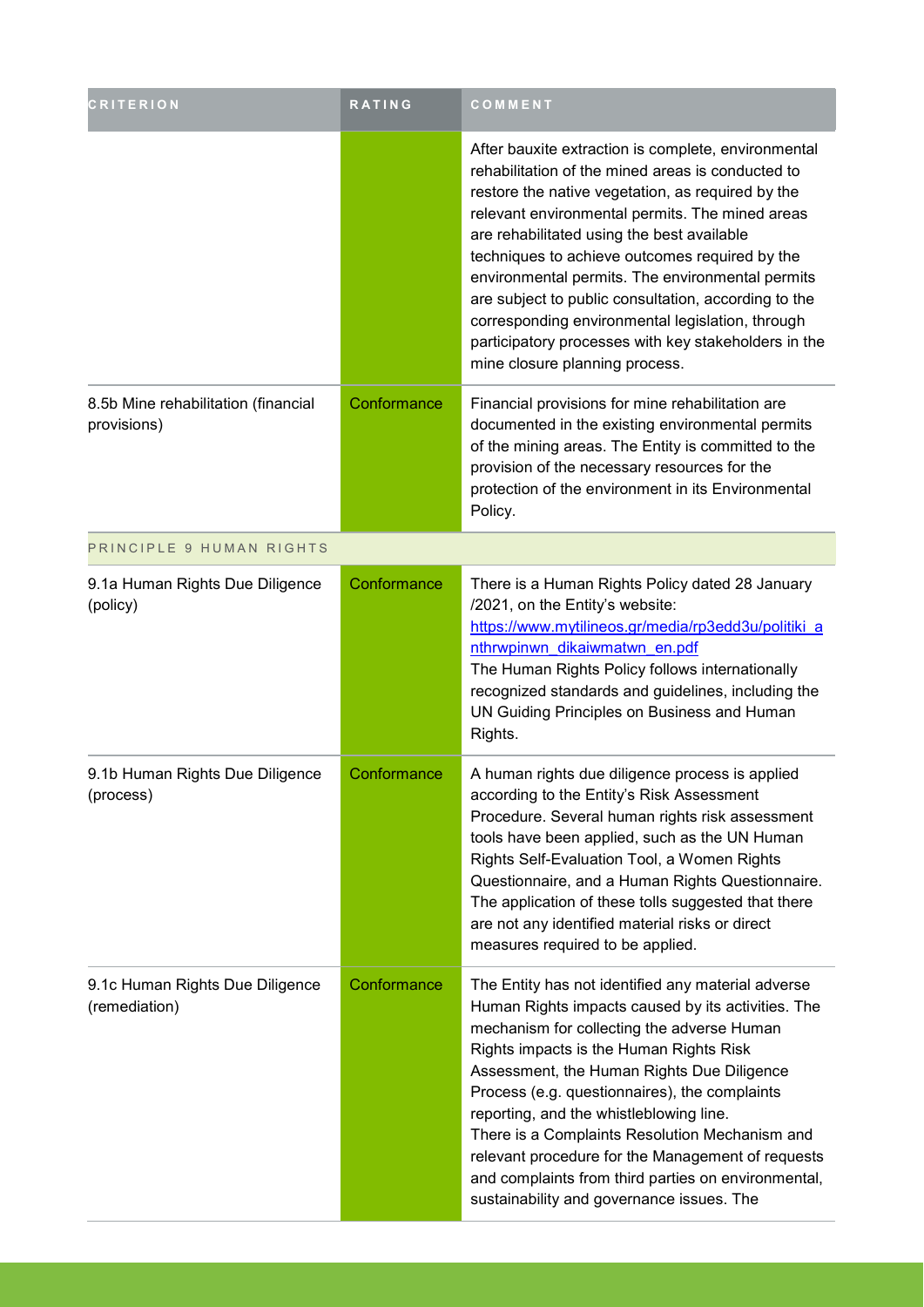| <b>CRITERION</b>                                | <b>RATING</b>  | COMMENT                                                                                                                                                                                                                                                                                                                                                                                                                                                                                                                                                                                                                                                                                                                                                                                                                                                                                                                                               |
|-------------------------------------------------|----------------|-------------------------------------------------------------------------------------------------------------------------------------------------------------------------------------------------------------------------------------------------------------------------------------------------------------------------------------------------------------------------------------------------------------------------------------------------------------------------------------------------------------------------------------------------------------------------------------------------------------------------------------------------------------------------------------------------------------------------------------------------------------------------------------------------------------------------------------------------------------------------------------------------------------------------------------------------------|
|                                                 |                | Communication & Public Relations Department of<br>the Metallurgy Business Unit is responsible for<br>handling communication and complaints issues. It<br>was noted that to date, there were no remediation<br>cases related to human rights caused or<br>contributed to by the Entity.                                                                                                                                                                                                                                                                                                                                                                                                                                                                                                                                                                                                                                                                |
| 9.2 Women's Rights                              | Conformance    | The Entity's Human Rights Policy contains a<br>commitment for the application of the UN<br>Convention on the Elimination of all Forms of<br>Discrimination Against Women (CEDAW). A<br>women's rights due diligence process has been<br>applied by using questionnaires and evaluation<br>tools. Furthermore, a consultation with the local<br>communities took place during November 2020 via<br>a specific questionnaire that included topics and<br>questions for Women's Rights. The results suggest<br>that no significant risks or issues related to<br>Women's Rights exist. Furthermore, the audit team<br>has concluded during the onsite audit the following:<br>- Women are not underrepresented in decision-<br>making roles<br>- Pay equity is met<br>- There are not any documented incidents, where<br>women have been the target of physical and sexual<br>abuse.<br>- Extensive training is in progress regarding<br>women's rights. |
| 9.3 Indigenous Peoples                          | Not Applicable | This Criterion is not applicable to the Entity's<br>Certification Scope, as there are not any cases of<br>Indigenous Peoples in the areas of activation of the<br>Entity.                                                                                                                                                                                                                                                                                                                                                                                                                                                                                                                                                                                                                                                                                                                                                                             |
| 9.4 Free, Prior, and Informed<br>Consent (FPIC) | Not Applicable | This Criterion is not applicable to the Entity's<br>Certification Scope, as there are not any cases of<br>Indigenous Peoples in the areas of activation of the<br>Entity.                                                                                                                                                                                                                                                                                                                                                                                                                                                                                                                                                                                                                                                                                                                                                                             |
| 9.5 Cultural and sacred heritage                | Conformance    | Prior to new mining activities and the licensing<br>process, archaeological/cultural/sacred heritage<br>sites need to be evaluated. The archaeological<br>areas are designated in the relevant Environmental<br>Impacts Studies, which were submitted to the<br>Authorities to issue the Environmental Permits.<br>There are not any special terms defined by the<br>archaeological service in the Environmental Permits<br>for the mining areas of Delfi-Distomon.<br>Furthermore, a Technical Report for the antiquities<br>protection was issued by the Aluminium of Greece<br>Plant which identifies sacred or cultural heritage                                                                                                                                                                                                                                                                                                                  |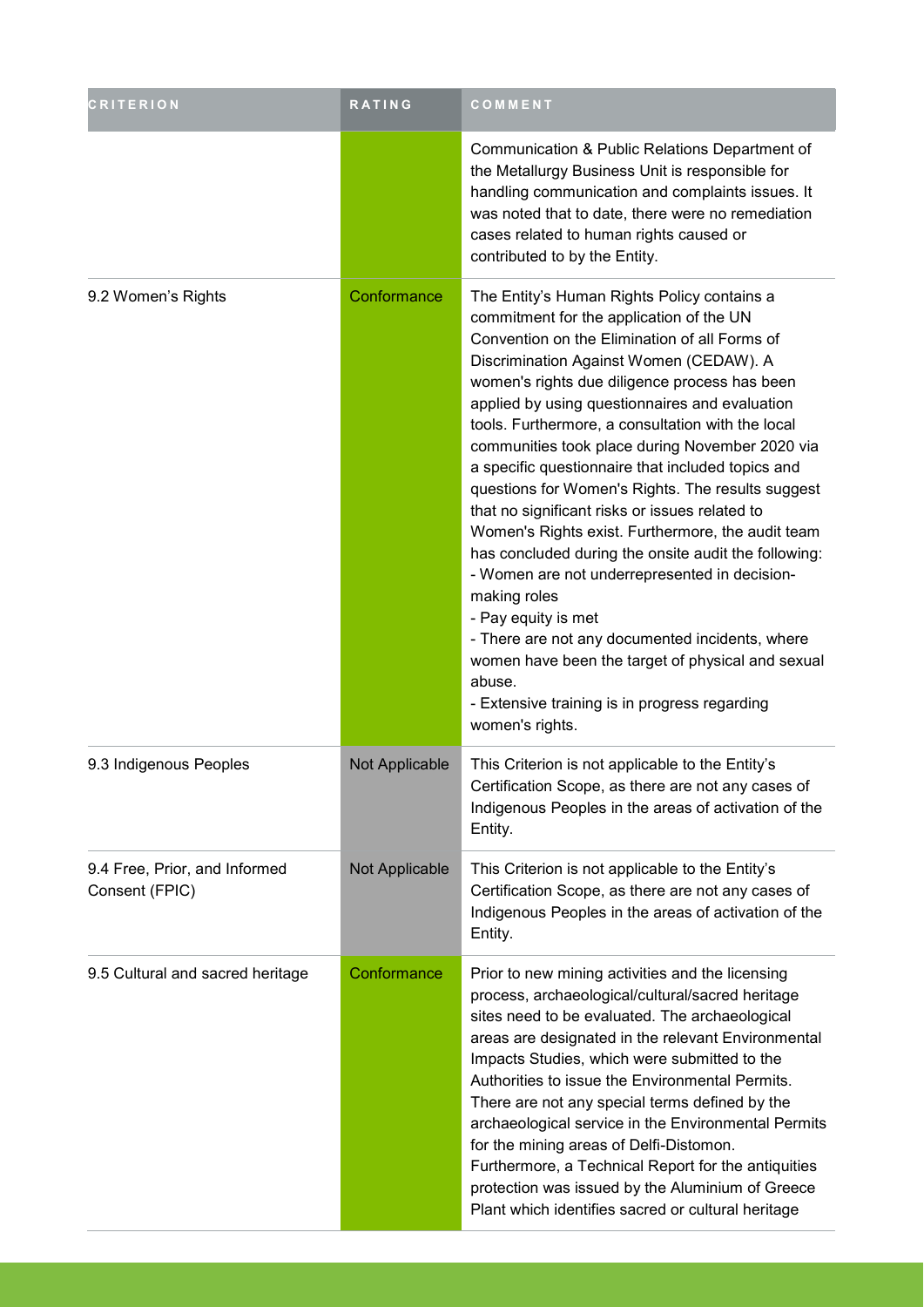| <b>CRITERION</b>                                 | <b>RATING</b>  | COMMENT                                                                                                                                                                                                                                                                                                                                                                                                                                                                                                                                                                                                                                                                                                                                                                                                                                                                                                                                                                                                                                                                                                                                                                                                                 |
|--------------------------------------------------|----------------|-------------------------------------------------------------------------------------------------------------------------------------------------------------------------------------------------------------------------------------------------------------------------------------------------------------------------------------------------------------------------------------------------------------------------------------------------------------------------------------------------------------------------------------------------------------------------------------------------------------------------------------------------------------------------------------------------------------------------------------------------------------------------------------------------------------------------------------------------------------------------------------------------------------------------------------------------------------------------------------------------------------------------------------------------------------------------------------------------------------------------------------------------------------------------------------------------------------------------|
|                                                  |                | sites within the Entity's Area of Influence and<br>proposes appropriate actions to improve issues of<br>the antiquities (which are not caused by the<br>activities of the Entity).<br>The Entity's plant and business activities are not<br>located in Indigenous Peoples' sacred or cultural<br>heritage sites.                                                                                                                                                                                                                                                                                                                                                                                                                                                                                                                                                                                                                                                                                                                                                                                                                                                                                                        |
| 9.6a Resettlements (avoid or<br>minimise)        | Not Applicable | This Criterion is not applicable to the Entity's<br>Certification Scope, as there are not any physical<br>displacement cases.                                                                                                                                                                                                                                                                                                                                                                                                                                                                                                                                                                                                                                                                                                                                                                                                                                                                                                                                                                                                                                                                                           |
| 9.6b Resettlements (where<br>unavoidable)        | Not Applicable | This Criterion is not applicable to the Entity's<br>Certification Scope, as there are not any physical<br>displacement cases.                                                                                                                                                                                                                                                                                                                                                                                                                                                                                                                                                                                                                                                                                                                                                                                                                                                                                                                                                                                                                                                                                           |
| 9.7a Local Communities (rights and<br>interests) | Conformance    | The Entity applies community and social<br>performance processes previously presented in this<br>report. The applied impacts assessment and<br>consultation processes of the Entity include also the<br>local communities' rights and customs. As the<br>recently conducted impact assessments and<br>consultation results suggest, the Entity respects the<br>legal and customary rights and interests of local<br>Communities in their lands and livelihoods and their<br>use of natural resources. No relevant complaints<br>were reported.                                                                                                                                                                                                                                                                                                                                                                                                                                                                                                                                                                                                                                                                          |
| 9.7b Local Communities (impacts)                 | Conformance    | The Entity applies community and social<br>performance processes previously presented in this<br>report. The Entity respects the legal and customary<br>rights and interests of local Communities in their<br>lands and livelihoods and their use of natural<br>resources, as stated in its Human Rights Policy.<br>The Entity is committed to communicate and<br>consult with local communities, before and during<br>its activities, to prevent, mitigate and eliminate<br>possible negative effects of its operation, taking<br>appropriate measures. It is also committed to<br>respecting and supporting the rights of its local<br>communities regarding land use, the use of natural<br>resources, and especially water, as well as the<br>preservation of local cultural heritage as key<br>elements of their sustainability.<br>The applied impacts assessment and consultation<br>processes of the Entity aim to prevent adverse<br>impacts on local Community livelihoods resulting<br>from its activities. As the recently conducted impact<br>assessments and consultation results suggest, the<br>Entity respects the rights and interests of local<br>communities and their use of natural resources. No |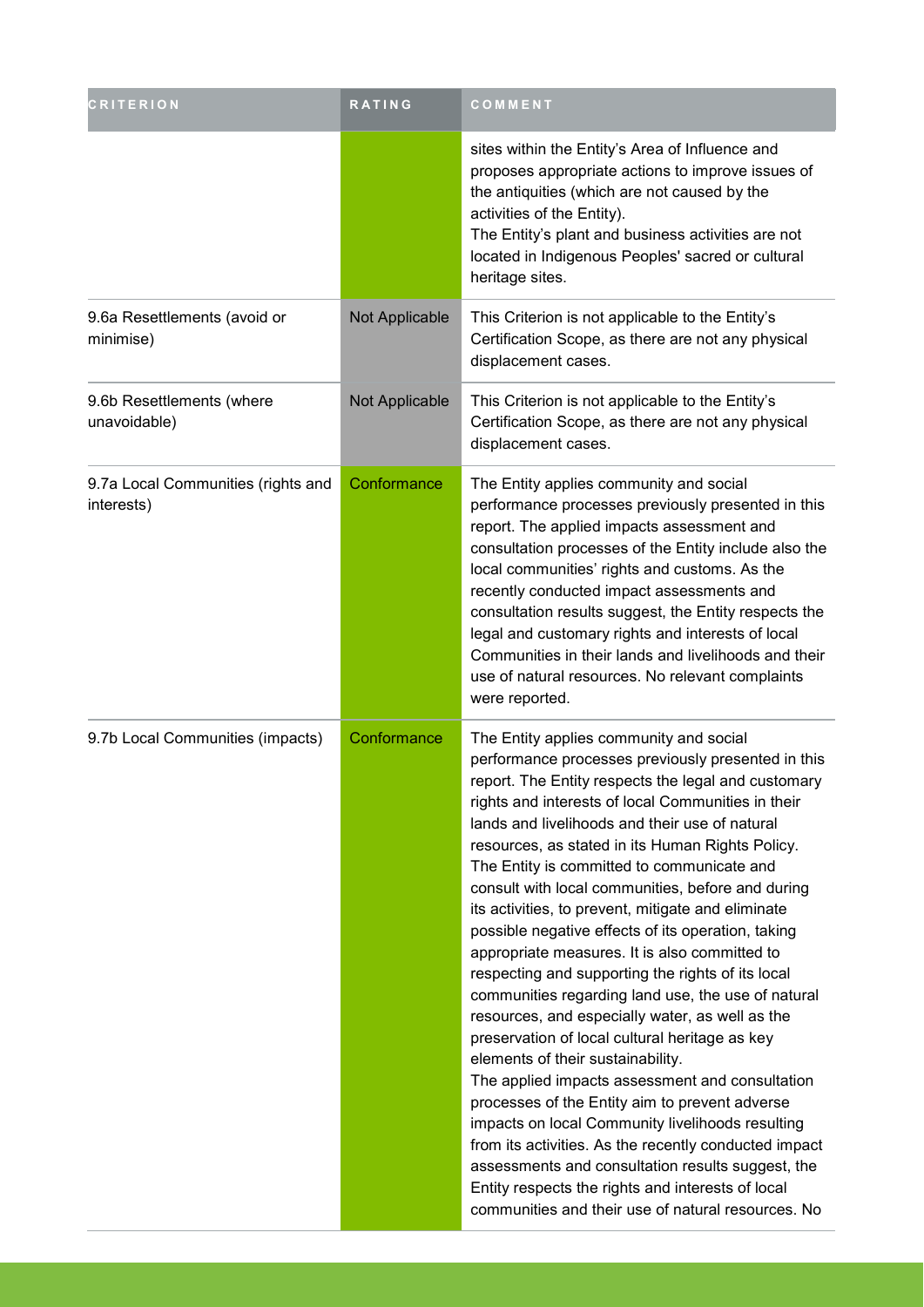| <b>CRITERION</b>                                                                               | RATING      | COMMENT                                                                                                                                                                                                                                                                                                                                                                                                                                                                                                                                                                                                                                                                                                                                                                                                                                                                                                                                                                                                                                                               |  |
|------------------------------------------------------------------------------------------------|-------------|-----------------------------------------------------------------------------------------------------------------------------------------------------------------------------------------------------------------------------------------------------------------------------------------------------------------------------------------------------------------------------------------------------------------------------------------------------------------------------------------------------------------------------------------------------------------------------------------------------------------------------------------------------------------------------------------------------------------------------------------------------------------------------------------------------------------------------------------------------------------------------------------------------------------------------------------------------------------------------------------------------------------------------------------------------------------------|--|
|                                                                                                |             | relevant complaints or adverse impacts on local<br>Community livelihoods resulting from its activities<br>were reported.                                                                                                                                                                                                                                                                                                                                                                                                                                                                                                                                                                                                                                                                                                                                                                                                                                                                                                                                              |  |
| 9.7c Local Communities<br>(livelihoods)                                                        | Conformance | The Entity supports local communities by offering<br>job opportunities and other livelihood activities. The<br>majority of the workforce is part of the local<br>communities. The social dialogue with the local<br>community takes place on annual basis. A<br>consultation with the local communities took place<br>during Nov 2020 via a specific questionnaire,<br>exploring with local Communities opportunities to<br>respect and support their livelihoods. The results of<br>this consultation are documented on pages 52-53 in<br>the Annual Sustainable Development Report:<br>https://www.mytilineos.gr/sustainability/reports/sust<br>ainable-development-reporting/<br>As the consultation results suggest, the Entity<br>appears to respect the legal and customary rights<br>and interests of local Communities in their lands<br>and livelihoods and their use of natural resources.<br>No relevant complaints were reported.<br>The Entity presence has a positive balance in the<br>areas of activation, as it is the base of the local<br>economy. |  |
| 9.8 Conflict-Affected and High-Risk<br>Areas                                                   | Conformance | The Entity does not contribute to armed conflicts or<br>human rights abuses in conflict-affected and high-<br>risk areas. The Entity's Human Rights Policy does<br>not permit any kind of human rights abuses.                                                                                                                                                                                                                                                                                                                                                                                                                                                                                                                                                                                                                                                                                                                                                                                                                                                        |  |
| 9.9 Security practice                                                                          | Conformance | The Human Rights Policy dated 28 Jan 2021,<br>includes commitments for the security practices.<br>The security practices about human rights are<br>documented in a specific procedure. The<br>emergencies risk assessment includes risks related<br>to security practices and human rights. There is no<br>armed personnel on Mytilineos sites. Furthermore,<br>Greece has been assessed as a Low-Risk country.<br>Additionally, security management and supervisory<br>staff have been trained in 2015 for the protection of<br>Human Rights and this course is in progress for the<br>year 2021.                                                                                                                                                                                                                                                                                                                                                                                                                                                                    |  |
| PRINCIPLE 10 LABOUR RIGHTS                                                                     |             |                                                                                                                                                                                                                                                                                                                                                                                                                                                                                                                                                                                                                                                                                                                                                                                                                                                                                                                                                                                                                                                                       |  |
| 10.1a Freedom of Association and<br>Right to Collective Bargaining<br>(freedom of association) | Conformance | The Rights of Association of Workers are supported<br>by the Entity's policies and Greek legislation, which<br>is in line with the ILO Conventions C87 and C98.<br>The Entity applies policies that conform to the<br>Freedom of Association and Right to Collective                                                                                                                                                                                                                                                                                                                                                                                                                                                                                                                                                                                                                                                                                                                                                                                                  |  |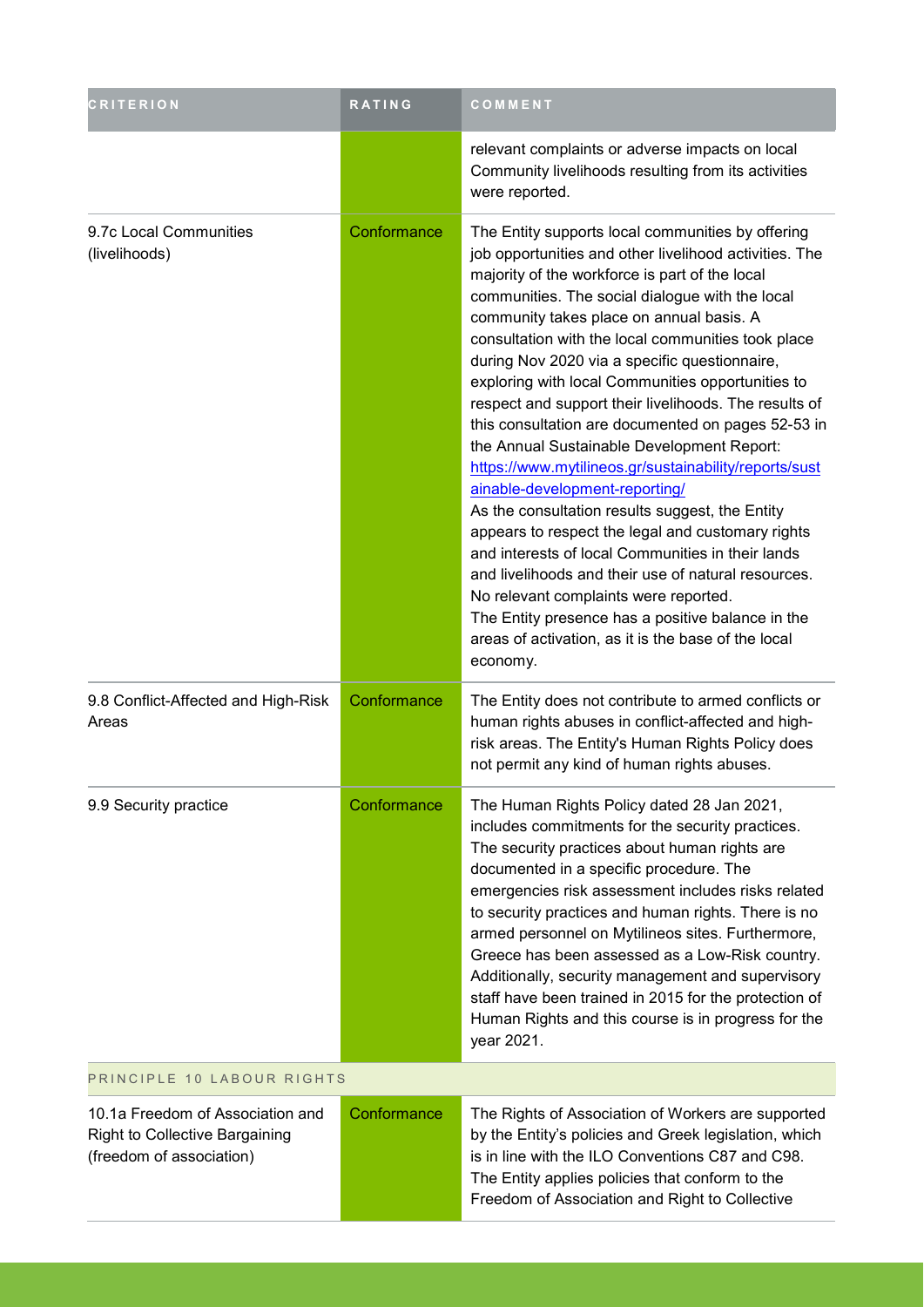| <b>CRITERION</b>                                                                                     | RATING         | COMMENT                                                                                                                                                                                                                                                                                                                                                                                                                                                                                                                                                                                                                                                                                                                                                                                                                                                                                                                                                                                                                                                                                                                                                                                            |
|------------------------------------------------------------------------------------------------------|----------------|----------------------------------------------------------------------------------------------------------------------------------------------------------------------------------------------------------------------------------------------------------------------------------------------------------------------------------------------------------------------------------------------------------------------------------------------------------------------------------------------------------------------------------------------------------------------------------------------------------------------------------------------------------------------------------------------------------------------------------------------------------------------------------------------------------------------------------------------------------------------------------------------------------------------------------------------------------------------------------------------------------------------------------------------------------------------------------------------------------------------------------------------------------------------------------------------------|
|                                                                                                      |                | Bargaining requirements. Workers have the<br>freedom of association and organize meetings of<br>their committees without interference from the<br>Entity. Collective bargaining agreements are<br>regularly updated and agreed upon with the labour<br>union. In interviews with union representatives, it<br>was confirmed that the local union and the top<br>management of the company have a good<br>relationship.                                                                                                                                                                                                                                                                                                                                                                                                                                                                                                                                                                                                                                                                                                                                                                             |
| 10.1b Freedom of Association and<br><b>Right to Collective Bargaining</b><br>(collective bargaining) | Conformance    | The Rights of Association of Workers are supported<br>by the Entity's policies and Greek legislation. The<br>Entity applies policies that conform to the Freedom<br>of Association and Right to Collective Bargaining<br>requirements.<br>Collective bargaining is a process that takes place<br>regularly between workers' representatives and the<br>top management of the company. It usually focuses<br>on negotiating terms and conditions of employment,<br>such as wages, working hours, overtime, working<br>conditions, grievance procedures, and the rights<br>and responsibilities of each party.<br>The Entity respects the rights of workers and<br>maintains records of negotiations between the<br>Entity and a union or workers' association, including<br>collective agreement, and compliance with national<br>laws. During the onsite audit, the collective<br>bargaining agreement and the minutes of labour<br>union meetings were reviewed and interviews with<br>labour union representatives took place. During the<br>interviews, the unions' representatives expressed<br>their satisfaction with the outcome of the collective<br>bargaining process and the agreement. |
| 10.1c Freedom of Association and<br>Right to Collective Bargaining<br>(alternative means)            | Not Applicable | This Criterion is not applicable to the Entity's<br>Certification Scope, as the Greek Law does not<br>restrict the right to Freedom of Association and<br>Collective Bargaining.                                                                                                                                                                                                                                                                                                                                                                                                                                                                                                                                                                                                                                                                                                                                                                                                                                                                                                                                                                                                                   |
| 10.2a Child Labour (minimum age)                                                                     | Conformance    | According to the Entity's Human Rights Policy, the<br>Entity neither use nor support the use of Child<br>Labour as defined in ILO Conventions C138 and<br>C182, and comply with related national and<br>international law, by having defined a basic<br>minimum working age of 18 years. The list of<br>personnel was examined during the audit and no<br>person under 18 years old was identified. No<br>children were detected during the onsite visit.                                                                                                                                                                                                                                                                                                                                                                                                                                                                                                                                                                                                                                                                                                                                          |
| 10.2b Child Labour (hazardous)                                                                       | Conformance    | According to the Entity's Human Rights Policy, the<br>Entity neither use nor support the use of Child                                                                                                                                                                                                                                                                                                                                                                                                                                                                                                                                                                                                                                                                                                                                                                                                                                                                                                                                                                                                                                                                                              |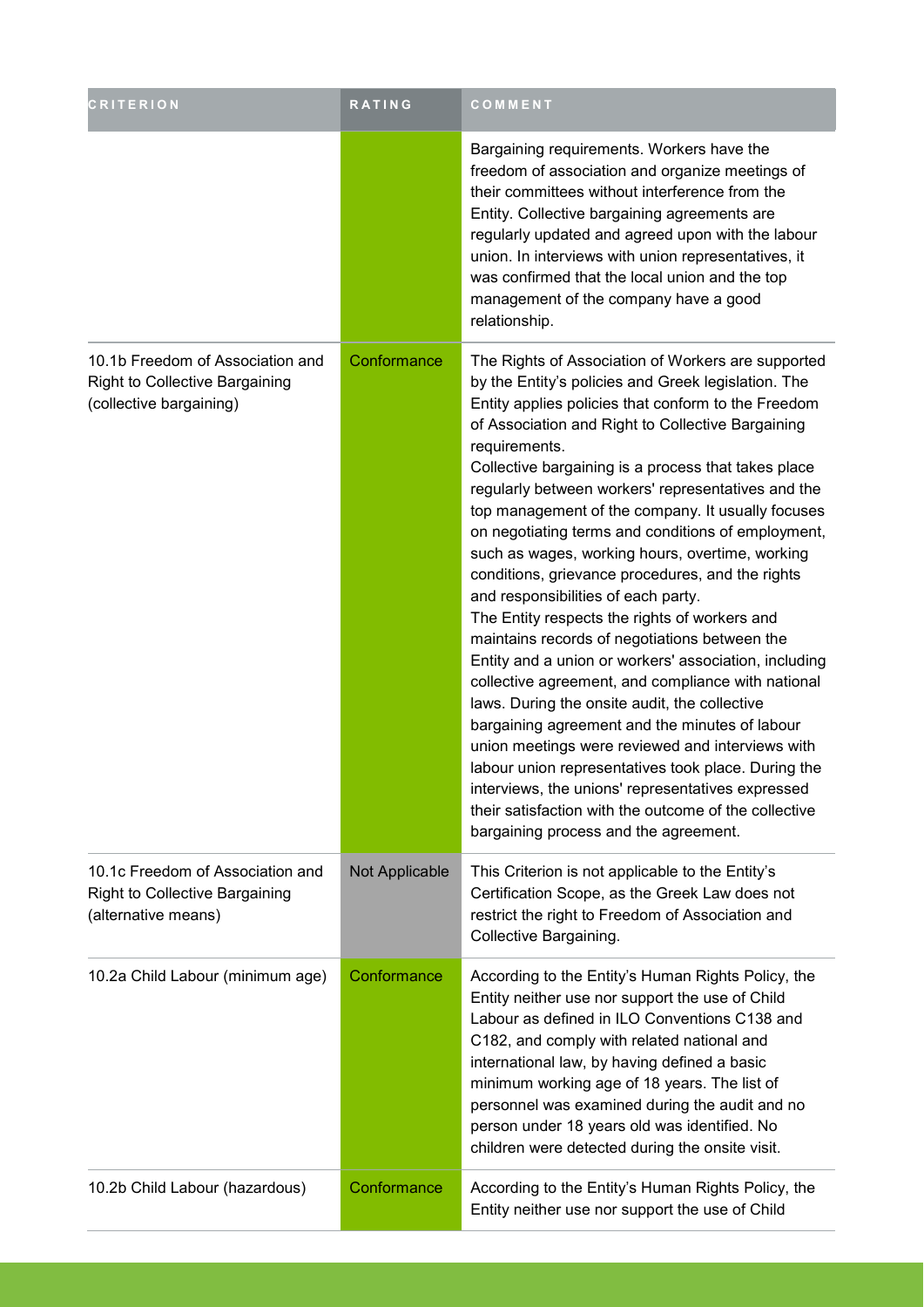| <b>CRITERION</b>                                  | <b>RATING</b> | COMMENT                                                                                                                                                                                                                                                                                                                                                                                                                                                                                                                               |
|---------------------------------------------------|---------------|---------------------------------------------------------------------------------------------------------------------------------------------------------------------------------------------------------------------------------------------------------------------------------------------------------------------------------------------------------------------------------------------------------------------------------------------------------------------------------------------------------------------------------------|
|                                                   |               | Labour as defined in ILO Conventions C138 and<br>C182, and comply with related national and<br>international law, by having defined a basic<br>minimum working age of 18 years, not engaging in<br>or supporting Hazardous Child Labour. The list of<br>personnel was examined during the audit and no<br>person under 18 years old was identified. No<br>children were detected during the onsite visit.                                                                                                                             |
| 10.2c Child Labour (worst forms)                  | Conformance   | According to the Entity's Human Rights Policy, the<br>Entity neither use nor support the use of Child<br>Labour as defined in ILO Conventions C138 and<br>C182, and comply with related national and<br>international law, by having defined a basic<br>minimum working age of 18 years, and not<br>engaging in or supporting Worst Forms of Child<br>Labour. The list of personnel was examined during<br>the audit and no person under 18 years old was<br>identified. No children were detected during the<br>onsite visit.        |
| 10.3a Forced Labour (human<br>trafficking)        | Conformance   | According to its policies and procedures, and the<br>Greek legislation, the Entity neither engages in nor<br>supports the use of Forced Labour as defined in<br>ILO Conventions C29, along with Protocol P29<br>(2014) to this Convention and C105. According to<br>the Entity's Human Rights Policy and the Code of<br>Professional Conduct, the entity prohibits engaging<br>in or support Human Trafficking either directly. No<br>forced labour was detected during the onsite visit.                                             |
| 10.3b Forced Labour (deposits,<br>fees, advances) | Conformance   | According to its procedure titled Management of<br>Social Nature Topics, the Entity prohibits any form<br>of deposit, recruitment fee, or equipment advance<br>from Workers either directly or through employment<br>or recruitment agencies.<br>No forced labour was detected during the site visit.<br>The interviews with the labour union confirmed that<br>there are not cases of any form of deposit,<br>recruitment fee or equipment advance from<br>Workers either directly or through employment or<br>recruitment agencies. |
| 10.3c Forced Labour (migrant<br>workers)          | Conformance   | According to procedure titled Management of Social<br>Nature Topics, the Entity prohibits Migrant Workers<br>to lodge deposits or security payments at any time.<br>Furthermore, according to the HR department<br>representative, no migrant workers work for the<br>Entity. No migrant workers were detected during<br>the onsite visit.                                                                                                                                                                                            |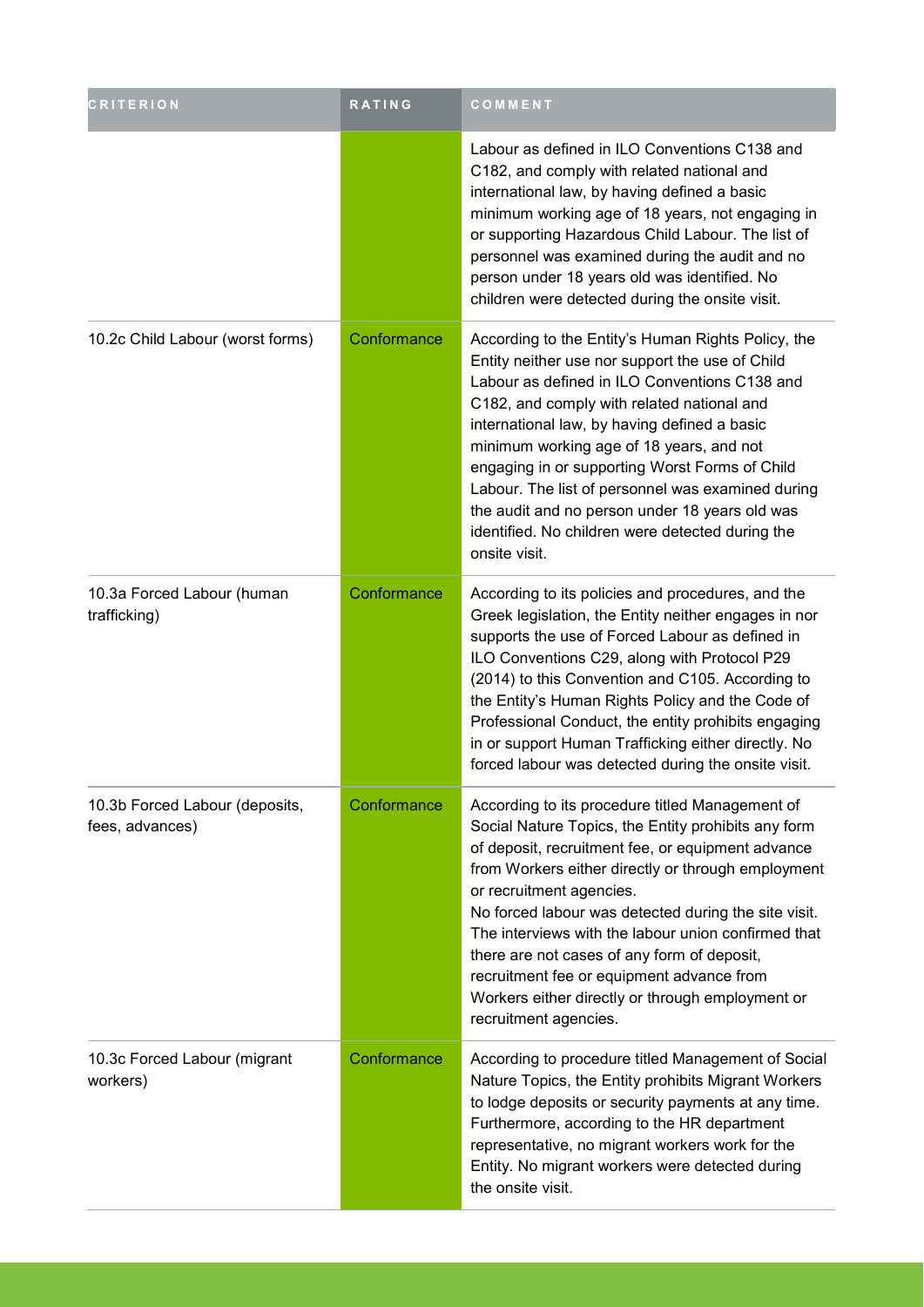| <b>CRITERION</b>                                                                | RATING      | COMMENT                                                                                                                                                                                                                                                                                                                                                                                                                                                                                                     |
|---------------------------------------------------------------------------------|-------------|-------------------------------------------------------------------------------------------------------------------------------------------------------------------------------------------------------------------------------------------------------------------------------------------------------------------------------------------------------------------------------------------------------------------------------------------------------------------------------------------------------------|
| 10.3d Forced Labour (debt<br>bondage)                                           | Conformance | The Entity's procedure titled Management of Social<br>Nature Topics, prohibits holding Workers in Debt<br>Bondage or forcing them to work in order to pay off<br>a debt.<br>No forced labour was detected during the site visit.<br>The interviews with the labour union confirmed that<br>there are not cases of holding Workers in Debt<br>Bondage or force them to work in order to pay off a<br>debt.                                                                                                   |
| 10.3e Forced Labour (freedom of<br>movement)                                    | Conformance | The Entity's procedure titled Management of Social<br>Nature Topics prohibits the unreasonable restriction<br>of the freedom of movement of workers in the<br>workplace or in on-site housing.<br>No forced labour was detected during the site visit.<br>The interviews with the labour union confirmed that<br>there are not cases of any form of unreasonable<br>restriction of the freedom of movement of workers<br>in the workplace or in on-site housing.                                            |
| 10.3f Forced Labour (retention of<br>identity papers, permits,<br>certificates) | Conformance | The Entity's procedure titled Management of Social<br>Nature Topics does not allow to retain original<br>copies of Workers' identity papers, work permits,<br>travel documents or training certificates. The<br>interview with the Human Resources (HR)<br>Department representative confirmed that there are<br>not cases of retaining original copies of Workers'<br>identity papers, work permits, travel documents or<br>training certificates. No forced labour was detected<br>during the site visit. |
| 10.3g Forced Labour (freedom to<br>terminate employment)                        | Conformance | The Entity's procedure titled Management of Social<br>Nature Topics provides workers the freedom to<br>terminate their employment at any time without<br>penalty, given notice of reasonable length. No<br>forced labour was detected during the site visit. The<br>interviews with the labour union confirmed that the<br>Entity provides workers with the freedom to<br>terminate their employment at any time without<br>penalty, given notice of reasonable length.                                     |
| 10.4 Non-Discrimination                                                         | Conformance | The Entity has developed, implemented and<br>maintained systems, policies and procedures<br>related to non-discrimination.<br>As defined in its Code of Professional Conduct<br>found here:<br>https://www.mytilineos.gr/media/hwdhvhaw/kodikas<br>deontologias omilou 2019 en web.pdf<br>The Entity is committed to providing equal<br>opportunities and not engage in or support<br>discrimination in hiring, salary, promotion, training,                                                                |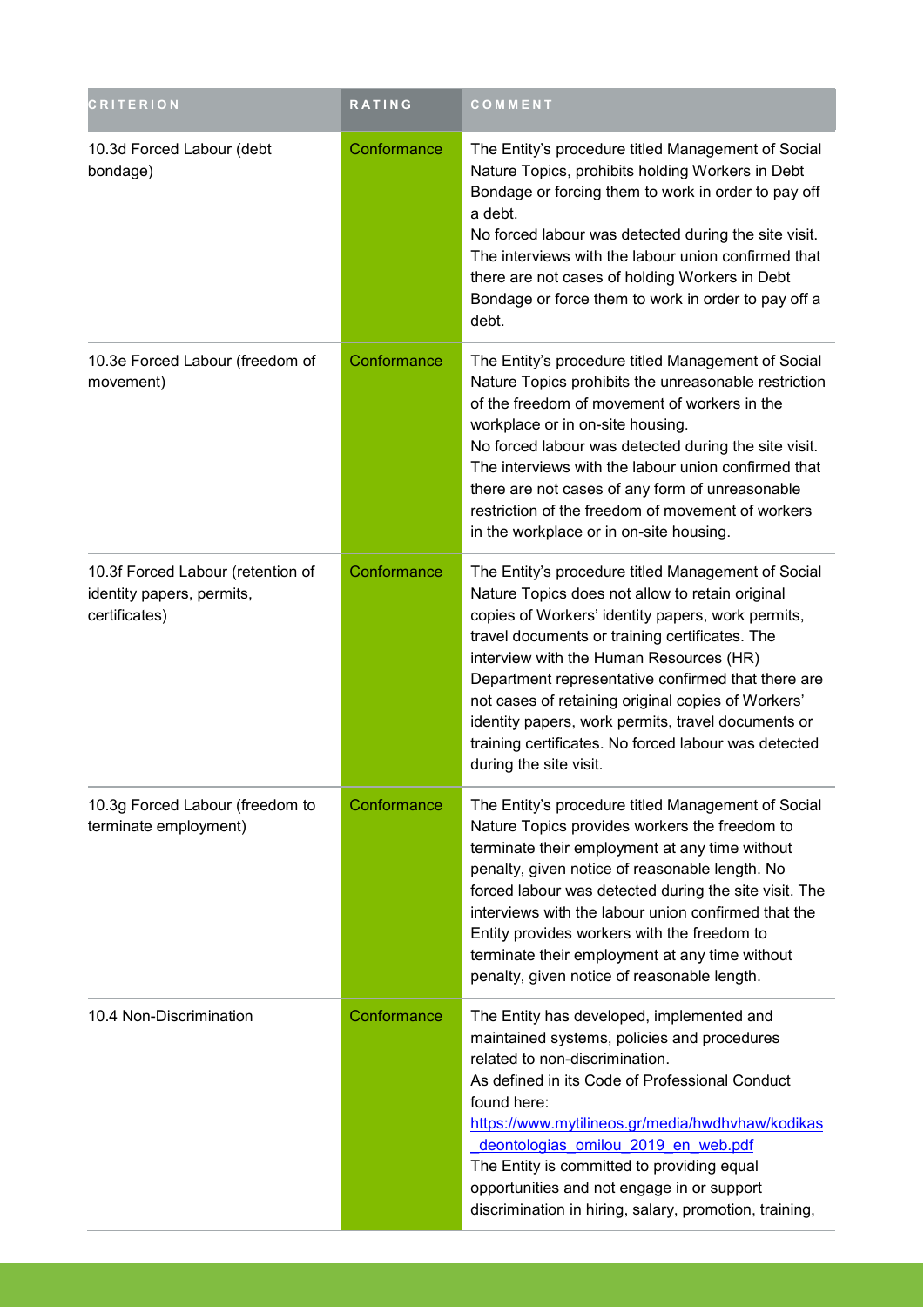| <b>CRITERION</b>                     | RATING      | COMMENT                                                                                                                                                                                                                                                                                                                                                                                                                                                                                                                                                                                                                                                                                                                                                                                                                                                                                                                                                                                                                                                                                                                                                                                                                                                    |
|--------------------------------------|-------------|------------------------------------------------------------------------------------------------------------------------------------------------------------------------------------------------------------------------------------------------------------------------------------------------------------------------------------------------------------------------------------------------------------------------------------------------------------------------------------------------------------------------------------------------------------------------------------------------------------------------------------------------------------------------------------------------------------------------------------------------------------------------------------------------------------------------------------------------------------------------------------------------------------------------------------------------------------------------------------------------------------------------------------------------------------------------------------------------------------------------------------------------------------------------------------------------------------------------------------------------------------|
|                                      |             | advancement opportunities, or termination of any<br>Worker based on gender, race, national or social<br>origin, religion, disability, political affiliation, sexual<br>orientation, marital status, family responsibilities,<br>age, or any other condition that could give rise to<br>Discrimination, in line with ILO Conventions C100<br>and C111.                                                                                                                                                                                                                                                                                                                                                                                                                                                                                                                                                                                                                                                                                                                                                                                                                                                                                                      |
| 10.5 Communication and<br>engagement | Conformance | As defined in its Code of Professional Conduct, the<br>Entity is committed to ensuring employment<br>relationships that promote mutual trust, constructive<br>cooperation, two-way communication, and<br>recognition, while promoting fundamental principles<br>of the Declaration on the Protection of his<br>Fundamental Labour Rights International Labour<br>Organization including respect for the freedom of<br>association, substantive recognition of the right<br>collective bargaining.<br>The Entity ensures open communication and direct<br>engagement with workers and their representatives.<br>Several means and channels of communication are<br>established to ensure open communication with<br>workers and their representatives (e.g. unions,<br>representatives), regarding any problems related to<br>the workplace. As confirmed by interviews and<br>documentation review, the Entity ensures<br>communication and direct engagement with<br>workers and their representatives regarding<br>working conditions and resolution of workplace and<br>compensation issues, without the threat of reprisal,<br>intimidation or harassment (e.g. team meetings,<br>courses, announcements and meetings with worker<br>representatives). |
| 10.6 Disciplinary practices          | Conformance | According to its Human Rights Policy, the Internal<br>Work Regulation, and the existing procedures, the<br>Entity neither engages in nor tolerates the use of<br>corporal punishment, mental or physical coercion,<br>harassment, and gender-based violence including<br>sexual harassment, or verbal abuse of Workers.<br>The Entity respects its employees and the existing<br>disciplinary measures are in compliance with legal<br>requirements. According to the Human Rights<br>Action Plan for 2021, the senior management and<br>the senior executives of the Entity will receive<br>relevant training on how to recognize and deal with<br>cases of mental or physical coercion, harassment,<br>and gender-based violence including sexual<br>harassment, or verbal abuse of workers in the<br>workplace.                                                                                                                                                                                                                                                                                                                                                                                                                                         |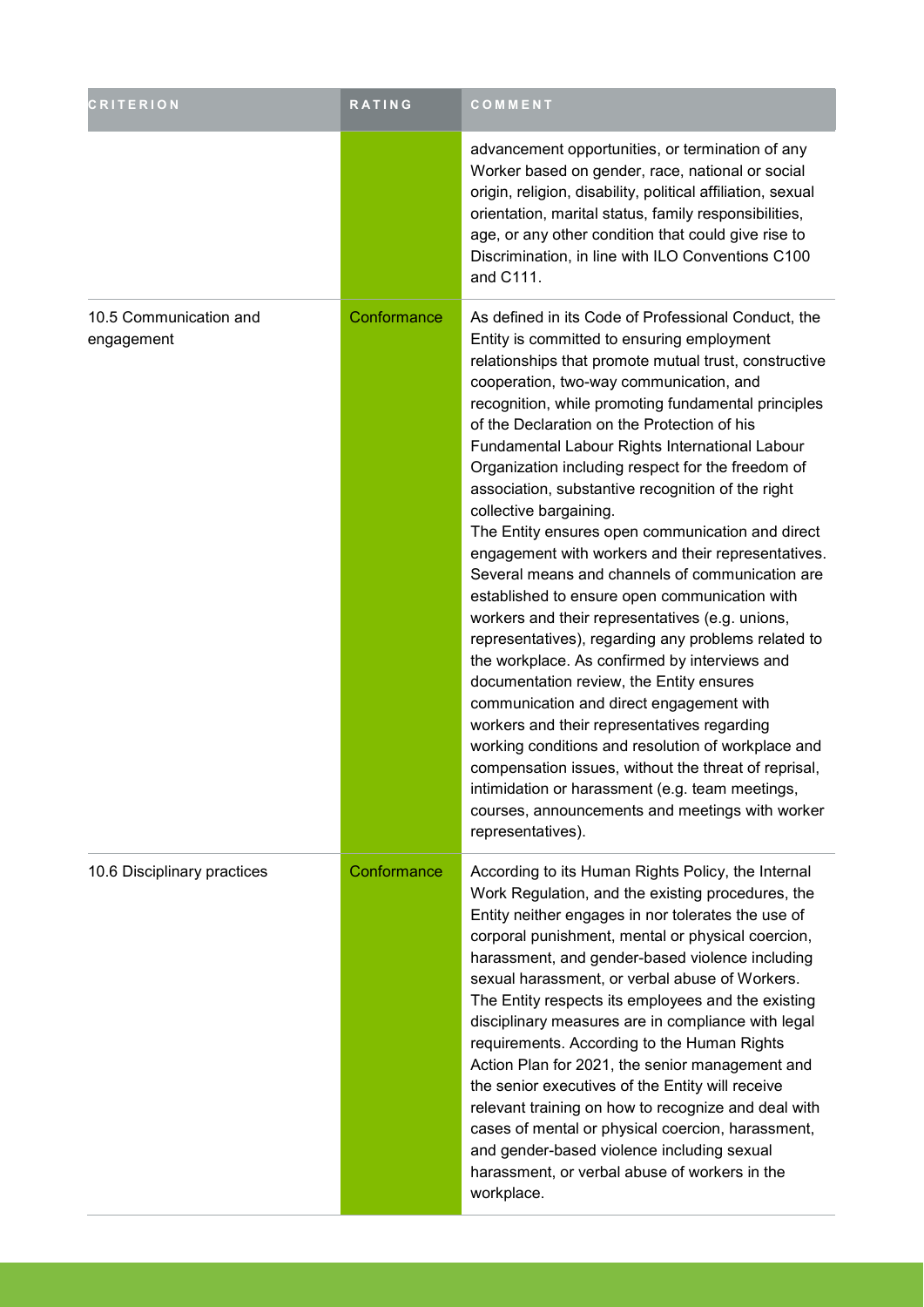| <b>CRITERION</b>                          | <b>RATING</b> | COMMENT                                                                                                                                                                                                                                                                                                                                                                                                                                                                                                                                                                                                                                                                                                                                                                                                                                                                                                                                                                                                                                                                                                                                                                                                                             |
|-------------------------------------------|---------------|-------------------------------------------------------------------------------------------------------------------------------------------------------------------------------------------------------------------------------------------------------------------------------------------------------------------------------------------------------------------------------------------------------------------------------------------------------------------------------------------------------------------------------------------------------------------------------------------------------------------------------------------------------------------------------------------------------------------------------------------------------------------------------------------------------------------------------------------------------------------------------------------------------------------------------------------------------------------------------------------------------------------------------------------------------------------------------------------------------------------------------------------------------------------------------------------------------------------------------------|
| 10.7a Remuneration (living wage)          | Conformance   | The Entity developed, implemented, and<br>maintained systems, policies, and procedures that<br>conform to the ASI Performance Standard<br>requirements related to the definition of wages and<br>benefits. Salary levels are established which<br>demonstrate that wages are sufficient to meet the<br>needs of Employees to maintain a decent and safe<br>standard of living in the community. Workers<br>receive higher wages for work beyond the minimum<br>defined by the Greek legislation. The salary rates<br>and the working hour rates are defined by the<br>collective agreement. Different rates have been<br>established for regular working hours, overtime<br>hours and overtime worked at night, statutory<br>holidays, and weekly rest days. All workers have<br>access to discretionary income.                                                                                                                                                                                                                                                                                                                                                                                                                    |
| 10.7b Remuneration (method of<br>payment) | Conformance   | The Entity has developed, implemented and<br>maintained systems, policies and procedures that<br>conform to the ASI Performance Standard<br>requirements related to Remuneration. This was<br>evidenced in the sampling of payslips, wage<br>documentation and worker interviews. Wage<br>conditions are determined based on a collective<br>bargaining agreement and are more favourable<br>than the minimum set out in national law. The<br>company's collective bargaining agreement is the<br>result of an agreement between the employees'<br>union and the employer. The company provides its<br>employees with other benefits in addition to the<br>salary, including feeding cards, mileage<br>compensation (in some categories) or ensures their<br>transfer to and from work, residence, or non-<br>housing allowance (for those who do not receive<br>housing). The payment of accrued salaries takes<br>place regularly every fourth working day of each<br>month and every employee is informed about it.<br>Clear and transparent information is provided to<br>workers on hours worked, rates of pay, and the<br>calculation of the legitimate deductions, so that they<br>have complete monitoring of their income. |
| 10.8 Working Time                         | Conformance   | Greek Legislation and the Collective Agreement<br>deal with hours of work, overtime, breaks, and<br>holidays. The Entity has developed, implemented<br>and maintained systems, policies and procedures<br>that conform to the ASI Performance Standard<br>requirements related to Remuneration. The Entity's<br>procedures ensure workers are not forced to work<br>beyond the hours allowed, as defined by the<br>applicable laws. Overtime is voluntary unless it is                                                                                                                                                                                                                                                                                                                                                                                                                                                                                                                                                                                                                                                                                                                                                              |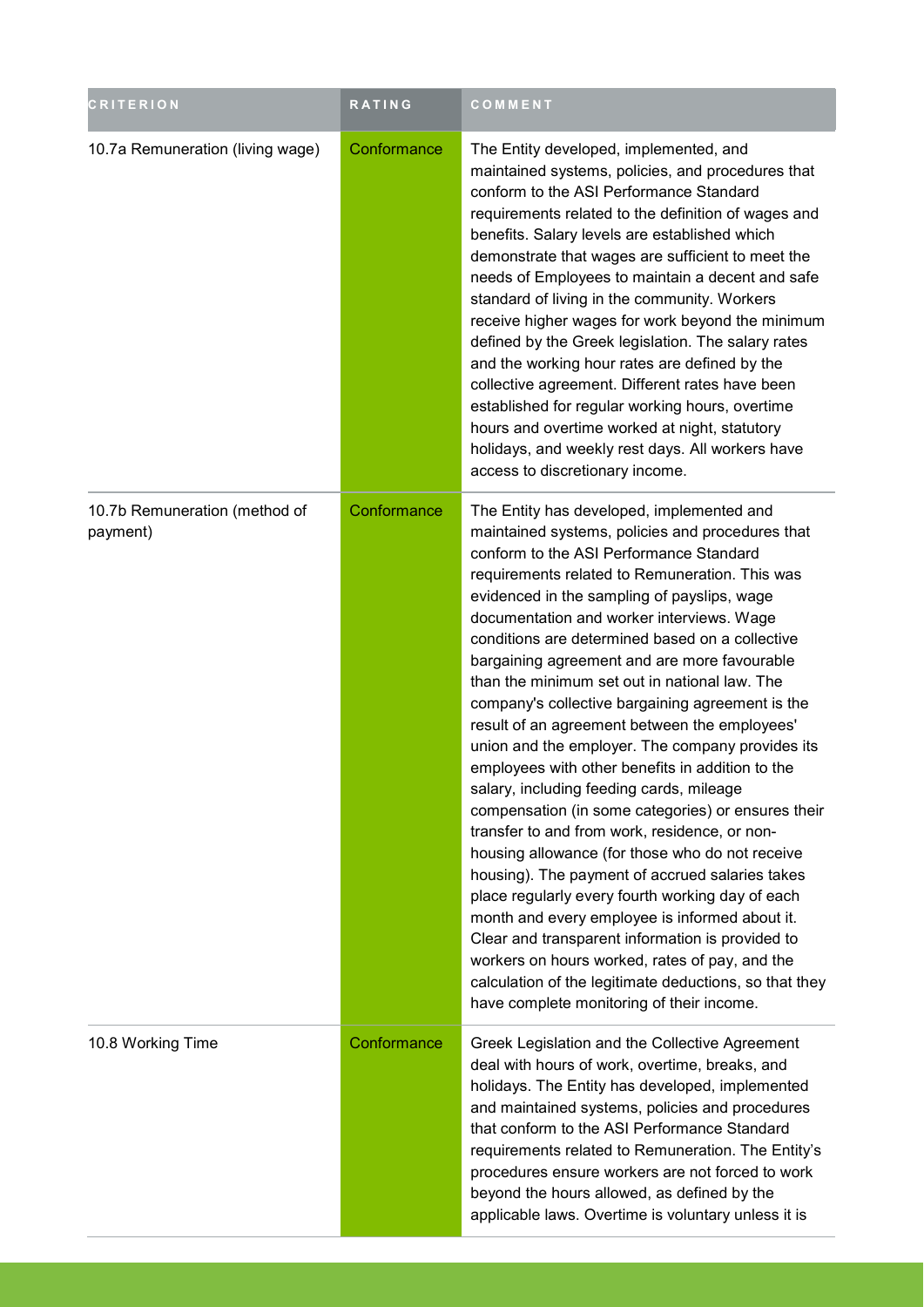| <b>CRITERION</b>                            | <b>RATING</b> | COMMENT                                                                                                                                                                                                                                |
|---------------------------------------------|---------------|----------------------------------------------------------------------------------------------------------------------------------------------------------------------------------------------------------------------------------------|
|                                             |               | part of a legally recognized Collective Agreement.<br>Workers are not forced to work overtime under<br>threat or dismissal. The company ensures that the<br>amount of overtime hours does not exceed 2% of<br>normal attendance hours. |
| PRINCIPLE 11 OCCUPATIONAL HEALTH AND SAFETY |               |                                                                                                                                                                                                                                        |

| 11.1a Occupational Health and<br>Safety (OH&S) Policy (policy)                  | Conformance | The Entity has implemented and communicated two<br>different Occupational Health and Safety Policies,<br>one for Delfi-Distomo and one for Aluminium of<br>Greece Plant. The Delfi-Distomon's Policy is<br>updated and signed by the CEO in March 2021,<br>while the Aluminium of Greece Plant Policy is<br>updated and signed by the General Manager of<br>Metallurgy Business Unit in June 2021. Both<br>policies are part of the certified Occupational Health<br>& Safety Management Systems that both Delfi-<br>Distomo and Aluminium of Greece Plant have<br>maintained. Senior management has endorsed and<br>supports the Policy through the provision of<br>resources that are approved annually during the<br>Management System annual review meetings. Both<br>Policies have been communicated to the<br>employees and to the corresponding contractors of<br>the entity.<br>The OH&S Policies of Delfi-Distomon and the<br>Aluminium of Greece Plant can be found here:<br>https://www.alhellas.com/Uploads/delfi/HS_policy_v<br>3 eng.pdf<br>https://www.alhellas.com/en-us/certificates/iso-<br>certifications |
|---------------------------------------------------------------------------------|-------------|------------------------------------------------------------------------------------------------------------------------------------------------------------------------------------------------------------------------------------------------------------------------------------------------------------------------------------------------------------------------------------------------------------------------------------------------------------------------------------------------------------------------------------------------------------------------------------------------------------------------------------------------------------------------------------------------------------------------------------------------------------------------------------------------------------------------------------------------------------------------------------------------------------------------------------------------------------------------------------------------------------------------------------------------------------------------------------------------------------------------------|
| 11.1b Occupational Health and<br>Safety (OH&S) Policy (workers and<br>visitors) | Conformance | The Entity has developed and implemented<br>separate Occupational Health and Safety Policies<br>for both Delfi-Distomon Plant and Aluminium of<br>Greece Plant, covering workers, contractors, and<br>visitors. The two policies can be found here:<br>https://www.alhellas.com/Uploads/delfi/HS policy v<br>3 eng.pdf<br>https://www.alhellas.com/en-us/certificates/iso-<br>certifications<br>The contractors/subcontractors are trained<br>according to the policies and the procedures of the<br>entity, while visitors, upon arrival, undertake a short<br>safety briefing and are provided with personal<br>protective equipment. Workers and contractors are<br>aware of their safety obligations, which was<br>evidenced in worker interviews and members of the<br>OH&S Committee that took place during the onsite                                                                                                                                                                                                                                                                                                 |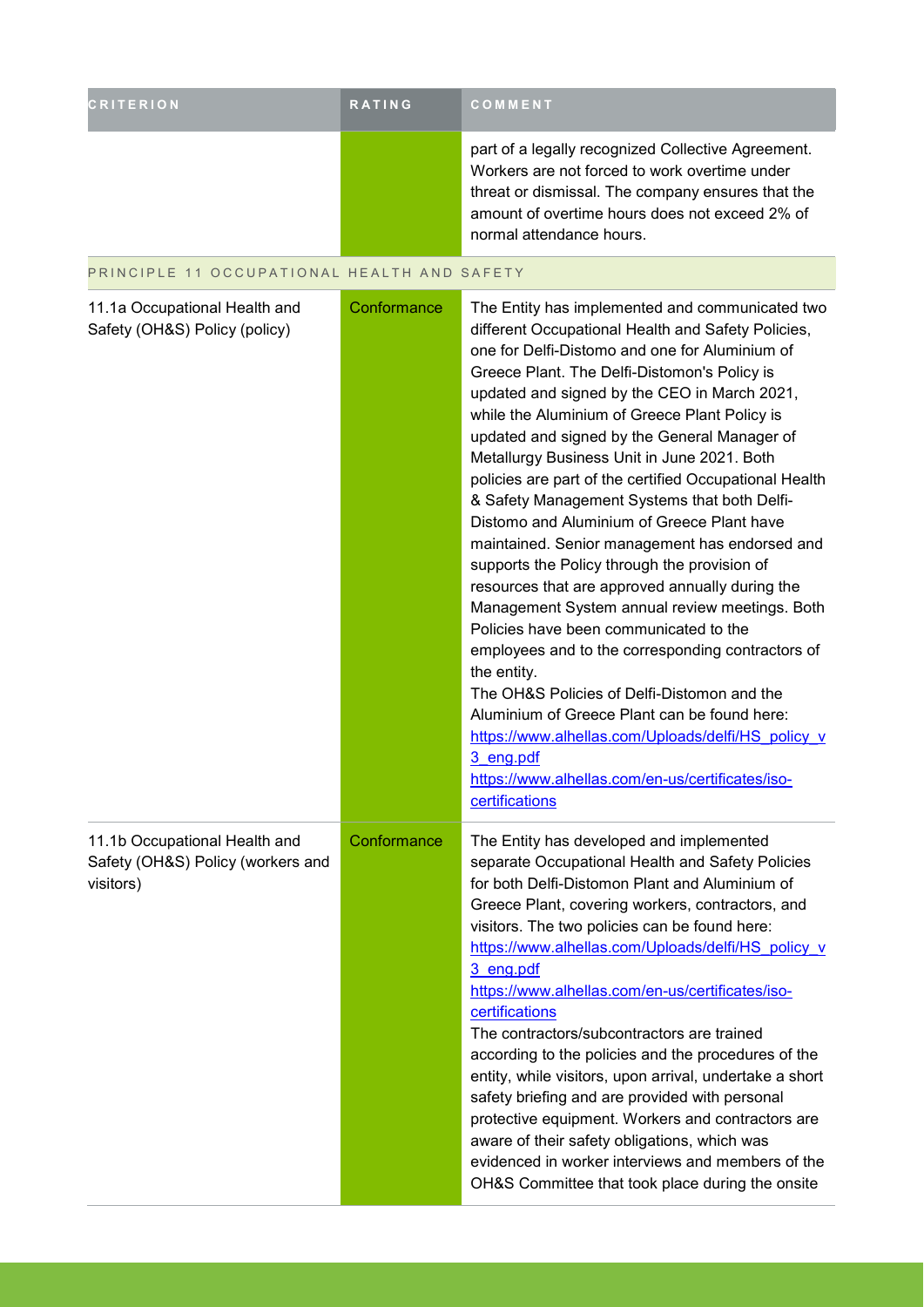| <b>CRITERION</b>                                                                        | <b>RATING</b> | COMMENT                                                                                                                                                                                                                                                                                                                                                                                                                                                                                                                                                                                                                                                                           |
|-----------------------------------------------------------------------------------------|---------------|-----------------------------------------------------------------------------------------------------------------------------------------------------------------------------------------------------------------------------------------------------------------------------------------------------------------------------------------------------------------------------------------------------------------------------------------------------------------------------------------------------------------------------------------------------------------------------------------------------------------------------------------------------------------------------------|
|                                                                                         |               | visit. The OH&S Policies are posted in different<br>areas of the sites and on the intranet.                                                                                                                                                                                                                                                                                                                                                                                                                                                                                                                                                                                       |
| 11.1c Occupational Health and<br>Safety (OH&S) Policy (applicable<br>law and standards) | Conformance   | Both Occupational Health & Safety Policies (Delfi-<br>Distomon and Aluminium of Greece Plant) include a<br>commitment to comply with applicable OH&S<br>legislation, ISO 45001, and ILO Conventions on<br>Occupational Health and Safety including ILO<br>Conventions 155 and 176. The Entity conducts<br>regular internal audits and evaluations of<br>compliance (as part of the certified OH&S<br>Management System that maintains) to ensure the<br>policies are implemented.                                                                                                                                                                                                 |
| 11.1d Occupational Health and<br>Safety (OH&S) Policy (right to stop<br>unsafe work)    | Conformance   | Both Occupational Health & Safety Policies (Delfi-<br>Distomon and Aluminium of Greece Plant) include a<br>statement that workers have the right to understand<br>the hazards and safe practices for their work, and<br>the authority to refuse or stop unsafe work.                                                                                                                                                                                                                                                                                                                                                                                                              |
| 11.2 OH&S Management System                                                             | Conformance   | The Entity has established documented<br>Occupational Health and Safety management<br>systems in both Delfi-Distomon and Aluminium of<br>Greece Plant, comprised of Occupational Health<br>and Safety policies, procedures and records. Both<br>Management Systems are certified by accredited<br>certification bodies.                                                                                                                                                                                                                                                                                                                                                           |
| 11.3 Employee engagement on<br>health and safety                                        | Conformance   | The Entity has established an Occupational Health<br>& Safety Committee which represents the<br>employees for OH&S issues. The Committee is<br>established every two years, by elections (with<br>direct and secret ballot). The Committee consists of<br>six elected representatives (one coordinator, one<br>secretary, and 4 members). The Committee<br>conducts meetings on a three monthly basis.<br>Quarterly meetings are also performed by the<br>joined presence of the OH&S Committee, the Top<br>Management, the Safety Coordinator, and the<br>Occupational Doctor.<br>Due to covid-19 restrictions, no elections for<br>electing OH&S Committee were held last year. |
| 11.4 OH&S performance                                                                   | Conformance   | The OH&S performance is monitored continuously<br>and reported on a monthly basis, as part of the<br>certified Occupational Health & Safety Management<br>System of both Delfi-Distomon and Aluminium of<br>Greece Plant. The KPIs monitored include the<br>following: number of accidents, Fatality Rate, High<br>Consequence Injury Rate, Total Recordable Injury<br>Rate, Lost Time Injury Rate (employees and                                                                                                                                                                                                                                                                 |